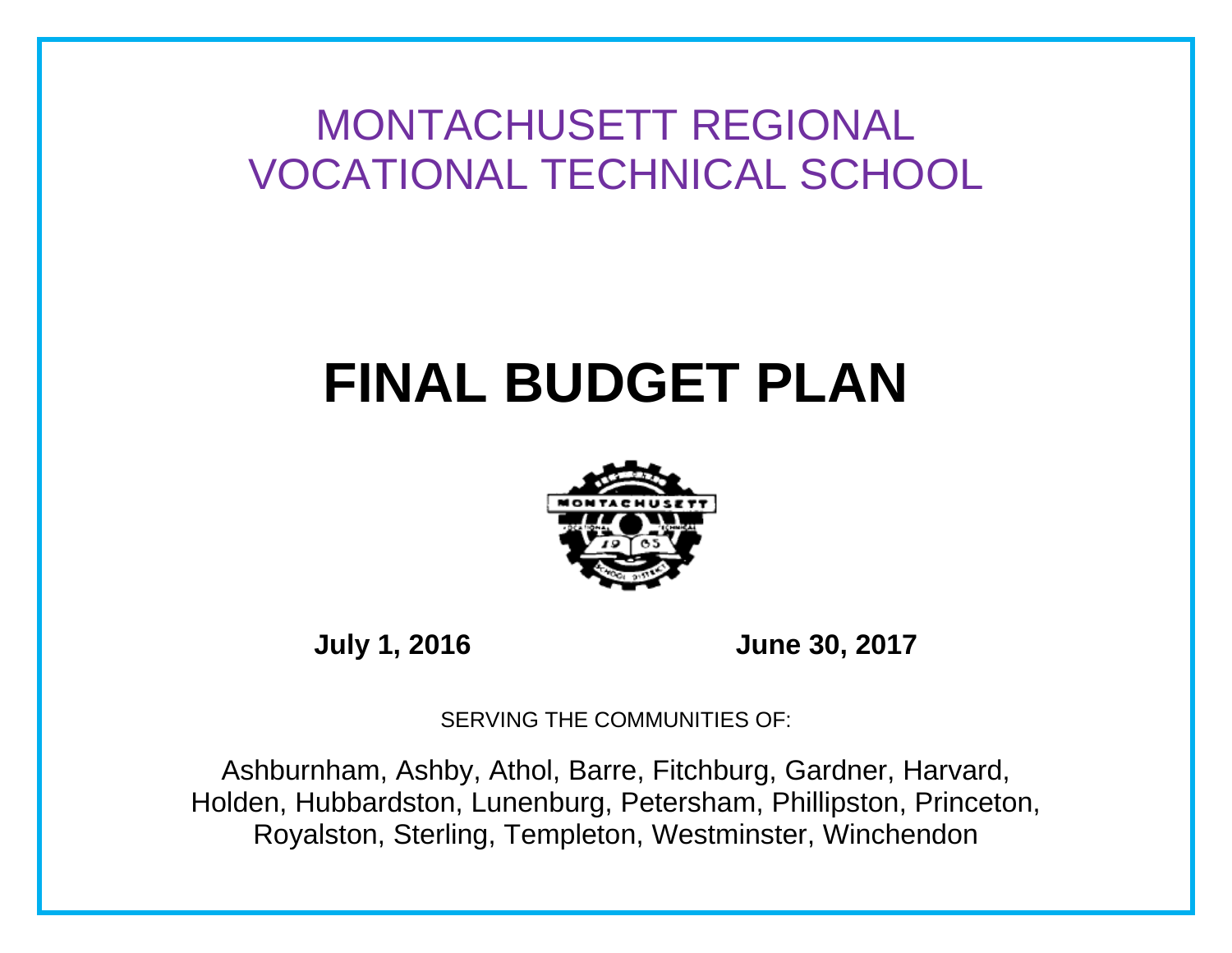### **FISCAL YEAR 2017 BUDGET SUMMARY MONTACHUSETT REGIONAL VOCATIONAL TECHNICAL SCHOOL DISTRICT**

|     |                                       |                                                    | <b>APPROVED</b>  | <b>APPROVED</b>         |                   |
|-----|---------------------------------------|----------------------------------------------------|------------------|-------------------------|-------------------|
|     |                                       |                                                    | FY'2016          | FY'2017                 | <b>DIFF</b>       |
| (1) | <b>Gross Budget</b>                   |                                                    | \$26,229,366     | \$26,374,468            | \$145,102         |
|     | Less:                                 | Transportation & Above NSS                         | (1,940,045)      | (1,837,158)             | 102,887           |
|     |                                       | Capital Budget ~ Equipment                         | (290,000)        | (290,000)               | $\Omega$          |
|     |                                       | Vehicles<br><b>BONDS</b> (Principal & Interest)    | 0<br>(1,208,628) | (45,000)<br>(1,204,669) | (45,000)<br>3,959 |
| (2) | <b>Net School Spending</b>            |                                                    | \$22,790,693     | \$22,997,641            | \$206,948         |
|     | <b>Less Revenues:</b>                 | Estimated Ch. 70                                   | (13, 837, 825)   | (13,920,325)            | (82,500)          |
|     |                                       | <b>FY 17 REQUIRED MINIMUM CONTRIBUTION</b>         | \$8,952,868      | \$9,077,316             | \$124,448         |
| (3) |                                       | <b>Transportation &amp; Other Operating Budget</b> | \$1,940,045      | \$1,837,158             | (\$102,887)       |
|     | <u>Less:</u>                          | <b>Estimated Transportation Aid</b>                | (904,000)        | (1,090,000)             | (186,000)         |
|     |                                       | <b>Excess &amp; Deficiency</b>                     | (210,000)        | 0                       | 210,000           |
|     |                                       | <b>NET TRANSPORTATION &amp; OTHER OPERATING</b>    | \$826,045        | \$747,158               | (\$78,887)        |
| (4) |                                       | <b>Capital Budget ~ (Equipment &amp; Vehicles)</b> | \$290,000        | \$335,000               | \$45,000          |
|     | Less:                                 | Excess & Deficiency                                | (290,000)        | (295,000)               | (5,000)           |
|     | <b>NET CAPITAL ASSESSMENT</b>         |                                                    | \$0              | \$40,000                | \$40,000          |
| (5) | <b>BONDS</b>                          |                                                    | \$1,208,628      | \$1,204,669             | (\$3,959)         |
|     | Less:                                 | School Building Authority Aid                      | (948, 213)       | (948, 213)              | 0                 |
|     | <b>NET BONDS</b>                      |                                                    | \$260,415        | \$256,456               | (\$3,959)         |
|     | <b>TOTAL ASSESSMENT (All Budgets)</b> |                                                    | \$10,039,328     | \$10,120,930            | \$81,602          |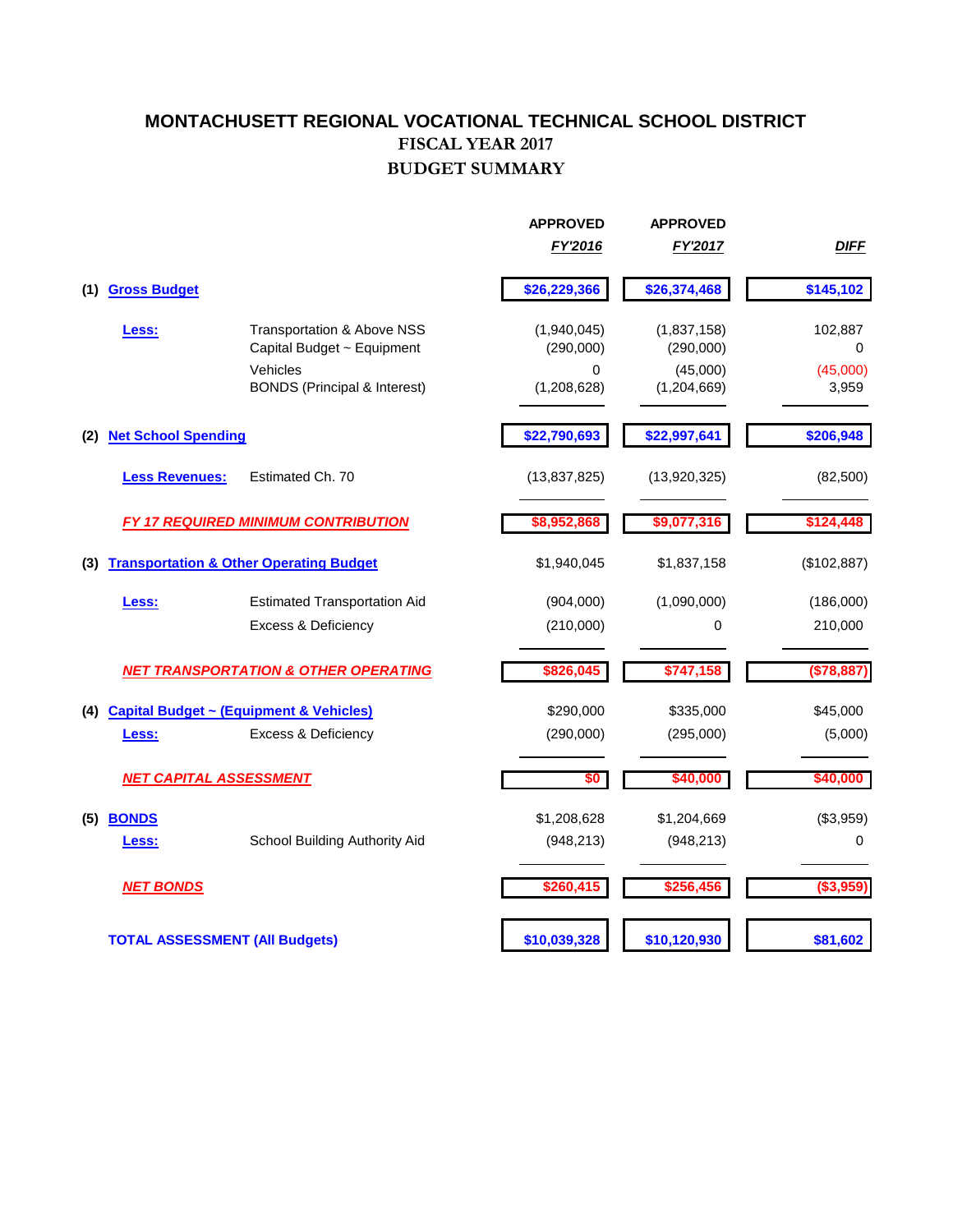## **General Fund- Income and Expense Summary**

| <b>General Fund Income</b>          | <b>Received</b><br>$12 - 13$ | <b>Received</b><br><b>Received</b><br><b>Received</b><br>$13 - 14$<br>$14 - 15$<br>$15 - 16$ |              | <b>Budgeted</b><br>$16 - 17$ | <b>Change</b><br><i>(Decrease)</i> | % Change      |            |
|-------------------------------------|------------------------------|----------------------------------------------------------------------------------------------|--------------|------------------------------|------------------------------------|---------------|------------|
| <b>State Aid</b>                    |                              |                                                                                              |              |                              |                                    |               |            |
| Chapter 70                          | 13,727,675                   | 13,764,000                                                                                   | 13,800,675   | 13,837,825                   | 13,920,325                         | 82,500        | $0.60\%$   |
| <b>Transportation Reimbursement</b> | 895,675                      | 815,343                                                                                      | 1,065,340    | 1,197,975                    | 1,090,000                          | (107, 975)    | $-9.01\%$  |
| School Building Authority Aid       | 948,213                      | 948,213                                                                                      | 948,213      | 948,213                      | 948,213                            | $\Omega$      | $0.00\%$   |
| <b>Local Receipts</b>               |                              |                                                                                              |              |                              |                                    |               |            |
| <b>Community Assessments</b>        | 8,063,263                    | 8,682,724                                                                                    | 9.441.464    | 10,039,328                   | 10,120,930                         | 81,602        | $0.81\%$   |
| Interest Income                     | 12,315                       | 11,541                                                                                       | 10,696       | 18,220                       | $\mathbf{0}$                       | (18,220)      | $0.00\%$   |
| Miscellaneous Receipts              | 136,681                      | 629,815                                                                                      | 121,214      | 59,196                       | $\mathbf{0}$                       | (59,196)      | $0.00\%$   |
| Appropriation from E&D              | 450,000                      | 350,000                                                                                      | 480,000      | 500,000                      | 295,000                            | (205,000)     | $-41.00\%$ |
| <b>Fund Transfers</b>               | 376,742                      | 250,000                                                                                      | $\Omega$     | $\mathbf{0}$                 | $\mathbf{0}$                       | $\Omega$      | $0.00\%$   |
| <b>Total General Fund Income</b>    | \$24,610,564                 | \$25,451,635                                                                                 | \$25,867,602 | \$26,600,757                 | \$26,374,468                       | $(\$226,289)$ | $-0.85%$   |

| <b>General O&amp;M Expenses</b> | <b>Expended</b><br>$12 - 13$ | <b>Expended</b><br>$13 - 14$ | <b>Expended</b><br>$14 - 15$ | <b>Expended</b><br>$15 - 16$ | <b>Budgeted</b><br>$16 - 17$ | <b>Change</b><br><i>(Decrease)</i> | <b>% Change</b> |
|---------------------------------|------------------------------|------------------------------|------------------------------|------------------------------|------------------------------|------------------------------------|-----------------|
|                                 |                              |                              |                              |                              |                              |                                    |                 |
| District Leadership             | 940,369                      | 964,228                      | 978,813                      | 899,065                      | 926.143                      | 27,078                             | $3.01\%$        |
| Instruction                     | 12,311,582                   | 12,673,632                   | 13.000.254                   | 13,650,061                   | 13,490,505                   | (159, 556)                         | $-1.17%$        |
| <b>Student Services</b>         | 2,280,222                    | 2,424,489                    | 2.669.694                    | 2,724,344                    | 2,820,370                    | 96.026                             | $3.52\%$        |
| Operations & Maintenance        | 3.196.849                    | 2,897,024                    | 3.144.022                    | 3.142.047                    | 3.102.709                    | (39, 338)                          | $-1.25%$        |
| <b>Fixed Charges</b>            | 3,933,481                    | 4,055,703                    | 4.041.062                    | 3.948.530                    | 4,194,972                    | 246,442                            | 6.24%           |
| <b>Fixed Assets</b>             | 215,060                      | 315,000                      | 223.688                      | 293,050                      | 335,000                      | 41.950                             | 14.31%          |
| Tuition                         | 220,377                      | 242,000                      | 280,442                      | 363,088                      | 300,100                      | (62,988)                           | $-17.35%$       |
| <b>Total Expenses</b>           | \$23,097,940                 | \$23,572,076                 | \$24,337,975                 | \$25,020,185                 | \$25,169,799                 | \$149,614                          | $0.60\%$        |

| <b>Debt Service</b> |                                    | <b>Expended</b><br>$12 - 13$ | <b>Expended</b><br>$13 - 14$ | <b>Expended</b><br>14-15 | <b>Budgeted</b><br>$15 - 16$ | <b>Budgeted</b><br>$16 - 17$ | <b>Change</b><br><i>(Decrease)</i> | % Change  |
|---------------------|------------------------------------|------------------------------|------------------------------|--------------------------|------------------------------|------------------------------|------------------------------------|-----------|
| Principal           |                                    | 886,000                      | 923,000                      | 957,000                  | 994,000                      | 1,030,000                    | 36,000                             | 3.50%     |
| Interest            |                                    | 325,821                      | 290.204                      | 253,099                  | 214,628                      | 174,669                      | (39,959)                           | $-22.88%$ |
|                     | <b>Total Expense</b>               | \$1,211,821                  | \$1,213,204                  | \$1,210,099              | \$1,208,628                  | \$1,204,669                  | (33,959)                           | $-0.33%$  |
|                     | <b>Total General Fund Expenses</b> | \$24,309,761                 | \$24,785,280                 | \$25,548,074             | \$26,228,813                 | \$26,374,468                 | \$145,655                          | 0.56%     |

|                              |              |          |             |       |           | <b>Change</b> | <b>Change</b>            |
|------------------------------|--------------|----------|-------------|-------|-----------|---------------|--------------------------|
|                              | 12-13        | $3 - 14$ | 14-15       | 15-16 | $16 - 17$ | (Decrease)    | <i><b>(Decrease)</b></i> |
|                              |              |          |             |       |           |               |                          |
|                              |              |          |             |       |           |               |                          |
| <b>Foundation Enrollment</b> | <b>1,407</b> | 1,453    | <b>.467</b> | ,486  | 1,500     |               | 0.94%                    |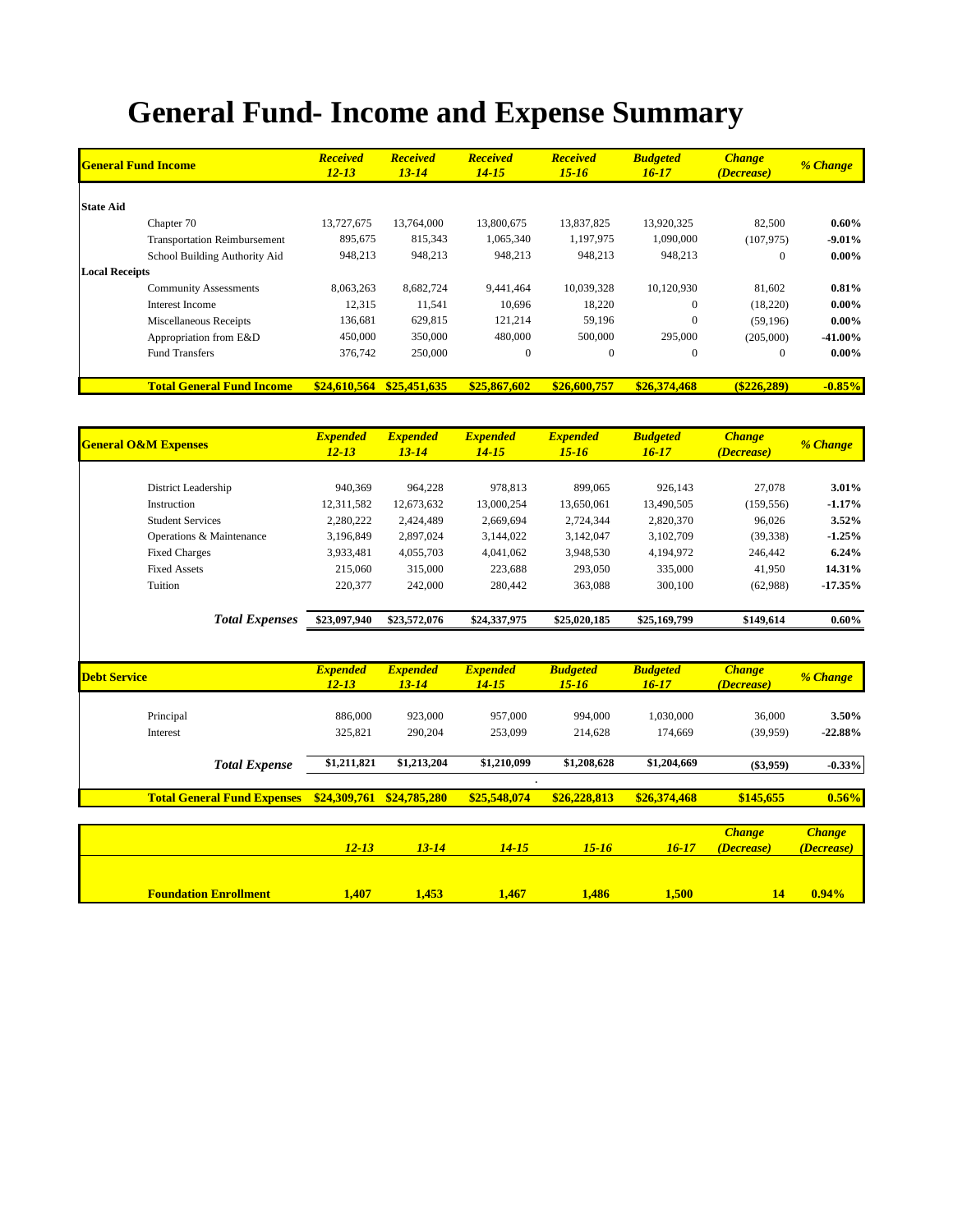### **SUMMARY BY FUNCTION CODE 2013 -2017**

|      | <b>Function Code Function Description</b>                  | <b>FY 13</b><br><b>Actual</b><br><b>Expenditures</b> | <b>FY 14</b><br><b>Actual</b><br><b>Expenditures</b> | <b>FY 15</b><br><b>Actual</b><br><b>Expenditures</b> | <b>FY16</b><br><b>Actual</b><br><b>Expenditures</b> | <b>FY17</b><br><b>Proposed</b><br><b>Budget</b> | Increase/<br><b>Decrease</b><br>FY 16 to FY 17 FY16 to FY17 | Percentage<br><b>Incr/Decr</b> |
|------|------------------------------------------------------------|------------------------------------------------------|------------------------------------------------------|------------------------------------------------------|-----------------------------------------------------|-------------------------------------------------|-------------------------------------------------------------|--------------------------------|
| 1100 | <b>School Committee</b>                                    | 54,548                                               | 50,807                                               | 64,257                                               | 49,609                                              | 48,588                                          | (1,021)                                                     | $-2.06%$                       |
| 1200 | Superintendent's Office                                    | 322,890                                              | 241,484                                              | 306,758                                              | 227,052                                             | 233,452                                         | 6,400                                                       | 2.82%                          |
| 1400 | Finance and Legal                                          | 489,715                                              | 562,475                                              | 535,256                                              | 507,984                                             | 545,297                                         | 37,313                                                      | 7.35%                          |
| 1450 | <b>District Technology</b>                                 | 73,215                                               | 138,409                                              | 72,543                                               | 114,420                                             | 98,806                                          | (15, 614)                                                   | $-13.65%$                      |
|      | <b>FUNCTION 1000 DISTRICT LEADERSHIP</b>                   | 940,368                                              | 993,175                                              | 978,813                                              | 899,065                                             | 926,143                                         | 27,078                                                      | 3.01%                          |
| 2100 | <b>Curriculum Supervision</b>                              | 814,719                                              | 941,755                                              | 939,668                                              | 848,371                                             | 898,239                                         | 49,868                                                      | 5.88%                          |
| 2200 | Principal's Office                                         | 362,972                                              | 408,374                                              | 414,926                                              | 547,659                                             | 491,287                                         | (56, 372)                                                   | $-10.29%$                      |
| 2250 | <b>Building Technology</b>                                 | 350,910                                              | 352,187                                              | 392,725                                              | 391,540                                             | 322,063                                         | (69, 477)                                                   | $-17.74%$                      |
| 2300 | <b>Teaching Services</b>                                   | 7,920,918                                            | 8,246,589                                            | 8,716,852                                            | 9,017,173                                           | 9,023,393                                       | 6,220                                                       | 0.07%                          |
| 2320 | Medical/Therapeutic Services                               | 5,805                                                |                                                      |                                                      |                                                     | 7,500                                           | 7,500                                                       | 100.00%                        |
| 2350 | Professional Development                                   | 277,991                                              | 244,852                                              | 203,931                                              | 145,778                                             | 193,300                                         | 47,522                                                      | 32.60%                         |
| 2400 | <b>Textbooks and Instructional Materials</b>               | 1,208,528                                            | 1,245,672                                            | 873,032                                              | 991,303                                             | 889,567                                         | (101, 736)                                                  | $-10.26%$                      |
| 2450 | Instructional Technology                                   | 159,958                                              | 144,214                                              | 133,514                                              | 329,423                                             | 288,000                                         | (41, 423)                                                   | $-12.57%$                      |
| 2700 | <b>Student Services</b>                                    | 1,114,439                                            | 1,118,686                                            | 1,238,782                                            | 1,274,635                                           | 1,262,158                                       | (12, 477)                                                   | $-0.98%$                       |
| 2800 | <b>Psychological Services</b>                              | 95,342                                               | 99,001                                               | 86,824                                               | 104,180                                             | 114,999                                         | 10,819                                                      | 10.38%                         |
|      | <b>FUNCTION 2000 INSTRUCTION</b>                           | 12,311,582                                           | 12,801,330                                           | 13,000,254                                           | 13,650,061                                          | 13,490,506                                      | (159, 555)                                                  | $-1.17%$                       |
| 3200 | <b>Health Services</b>                                     | 183,558                                              | 173,895                                              | 185,231                                              | 203,933                                             | 204,270                                         | 337                                                         | 0.17%                          |
| 3300 | <b>Student Transportation</b>                              | 1,510,039                                            | 1,530,231                                            | 1,800,038                                            | 1,865,983                                           | 1,935,474                                       | 69,491                                                      | 3.72%                          |
| 3510 | <b>Athletic Services</b>                                   | 358,126                                              | 346,971                                              | 368,388                                              | 356,976                                             | 366,133                                         | 9,157                                                       | 2.57%                          |
| 3520 | <b>Student Activities</b>                                  | 186,426                                              | 179,451                                              | 199,291                                              | 180,213                                             | 188,639                                         | 8,426                                                       | 4.68%                          |
| 3600 | Security                                                   | 42,073                                               | 118,265                                              | 116,747                                              | 117,240                                             | 125,854                                         | 8,614                                                       | 7.35%                          |
|      | <b>FUNCTION 3000 STUDENT SERVICES</b>                      | 2,280,222                                            | 2,348,813                                            | 2,669,694                                            | 2,724,344                                           | 2,820,370                                       | 96,026                                                      | 3.52%                          |
| 4110 | <b>Custodial Services</b>                                  | 671,574                                              | 651,101                                              | 664,141                                              | 702,301                                             | 672,764                                         | (29, 537)                                                   | $-4.21%$                       |
| 4120 | <b>Heating of Building</b>                                 | 492,301                                              | 928,762                                              | 153,171                                              | 160,111                                             | 195,000                                         | 34,889                                                      | 21.79%                         |
| 4130 | <b>Utilities</b>                                           | 688,901                                              | 490,949                                              | 1,357,492                                            | 1,305,005                                           | 1,386,968                                       | 81,963                                                      | 6.28%                          |
| 4210 | Maintenance of Grounds                                     | 40,979                                               | 49,456                                               | 46,683                                               | 68,659                                              | 39,000                                          | (29, 659)                                                   | $-43.20%$                      |
| 4220 | Maintenance of Buildings                                   | 597,257                                              | 455,929                                              | 479,355                                              | 358,264                                             | 334,557                                         | (23, 707)                                                   | $-6.62%$                       |
| 4230 | Maintenance of Equipment                                   | 276,594                                              | 242,332                                              | 267,880                                              | 301,639                                             | 265,250                                         | (36, 389)                                                   | $-12.06%$                      |
| 4300 | <b>Extraordinary Maintenance</b>                           | 70,229                                               |                                                      | 18,975                                               | 134,470                                             | 30,000                                          | (104, 470)                                                  | $-77.69%$                      |
| 4400 | Networking & Telecomm                                      | 269,373                                              | 49,664                                               | 18,629                                               | 8,634                                               | 39,670                                          | 31,036                                                      | 359.46%                        |
| 4450 | <b>Technology Maintenance</b>                              | 89,644                                               | 104,599                                              | 137,697                                              | 102,964                                             | 139,500                                         | 36,536                                                      | 35.48%                         |
|      | <b>FUNCTION 4000 OPERATIONS &amp; MAINT</b>                | 3,196,852                                            | 2,972,793                                            | 3,144,022                                            | 3,142,047                                           | 3,102,709                                       | (39, 338)                                                   | $-1.25%$                       |
| 5100 | <b>Employee Retirement</b>                                 | 220,824                                              | 226,728                                              | 243,961                                              | 259,179                                             | 265,000                                         | 5,821                                                       | 2.25%                          |
| 5200 | <b>Employee Benefits</b>                                   | 2,740,239                                            | 2,741,888                                            | 2,835,254                                            | 2,569,570                                           | 2,721,812                                       | 152,242                                                     | 5.92%                          |
| 5250 | <b>Retired Employee Benefits</b>                           | 833,806                                              | 859,100                                              | 821,348                                              | 969,651                                             | 1,062,460                                       | 92,809                                                      | 9.57%                          |
| 5260 | Other Non-Employee Insurance                               | 119,146                                              | 98,564                                               | 121,872                                              | 122,882                                             | 127,200                                         | 4,318                                                       | 3.51%                          |
| 5500 | <b>Fixed Charges</b><br><b>FUNCTION 5000 FIXED CHARGES</b> | 19,465<br>3,933,480                                  | 14,394<br>3,940,674                                  | 18,627<br>4,041,062                                  | 27,248<br>3,948,530                                 | 18,500<br>4,194,972                             | (8,748)<br>246,442                                          | $-32.11%$<br>6.24%             |
| 7000 | Acquisition of Fixed Assets                                | 215,060                                              | 300,000                                              | 223,688                                              | 293,050                                             | 335,000                                         | 41,950                                                      | 14.31%                         |
|      | <b>FUNCTION 7000 FIXED ASSETS</b>                          | 215,060                                              | 300,000                                              | 198,688                                              | 293,050                                             | 335,000                                         | 41,950                                                      | 14.31%                         |
| 8100 | Long Term Debt - Principal                                 | 886,000                                              | 923,000                                              | 957,000                                              | 994,000                                             | 1,030,000                                       | 36,000                                                      | 3.62%                          |
| 8200 | Long Term Debt - Interest                                  | 325,821                                              | 290,204                                              | 253,099                                              | 214,628                                             | 174,669                                         | (39, 959)                                                   | $-18.62%$                      |
|      | <b>FUNCTION 8000 DEBT RETIREMENT</b>                       | 1,211,821                                            | 1,213,204                                            | 1,210,099                                            | 1,208,628                                           | 1,204,669                                       | (3,959)                                                     | $-0.33%$                       |
| 9000 | Tuition to other districts                                 | 220,377                                              | 215,251                                              | 280,442                                              | 363,088                                             | 300,100                                         | (62, 988)                                                   | $-17.35%$                      |
|      | <b>FUNCTION 9000 TUITION</b>                               | 220,377                                              | 215,251                                              | 280,442                                              | 363,088                                             | 300,100                                         | (62, 988)                                                   | $-17.35%$                      |
|      |                                                            |                                                      |                                                      |                                                      |                                                     |                                                 |                                                             |                                |
|      | <b>Total</b>                                               | \$24,309,760                                         | \$24,785,240                                         | \$25,548,074                                         | \$26,228,813                                        | \$26,374,469                                    | \$<br>145,656                                               | 0.56%                          |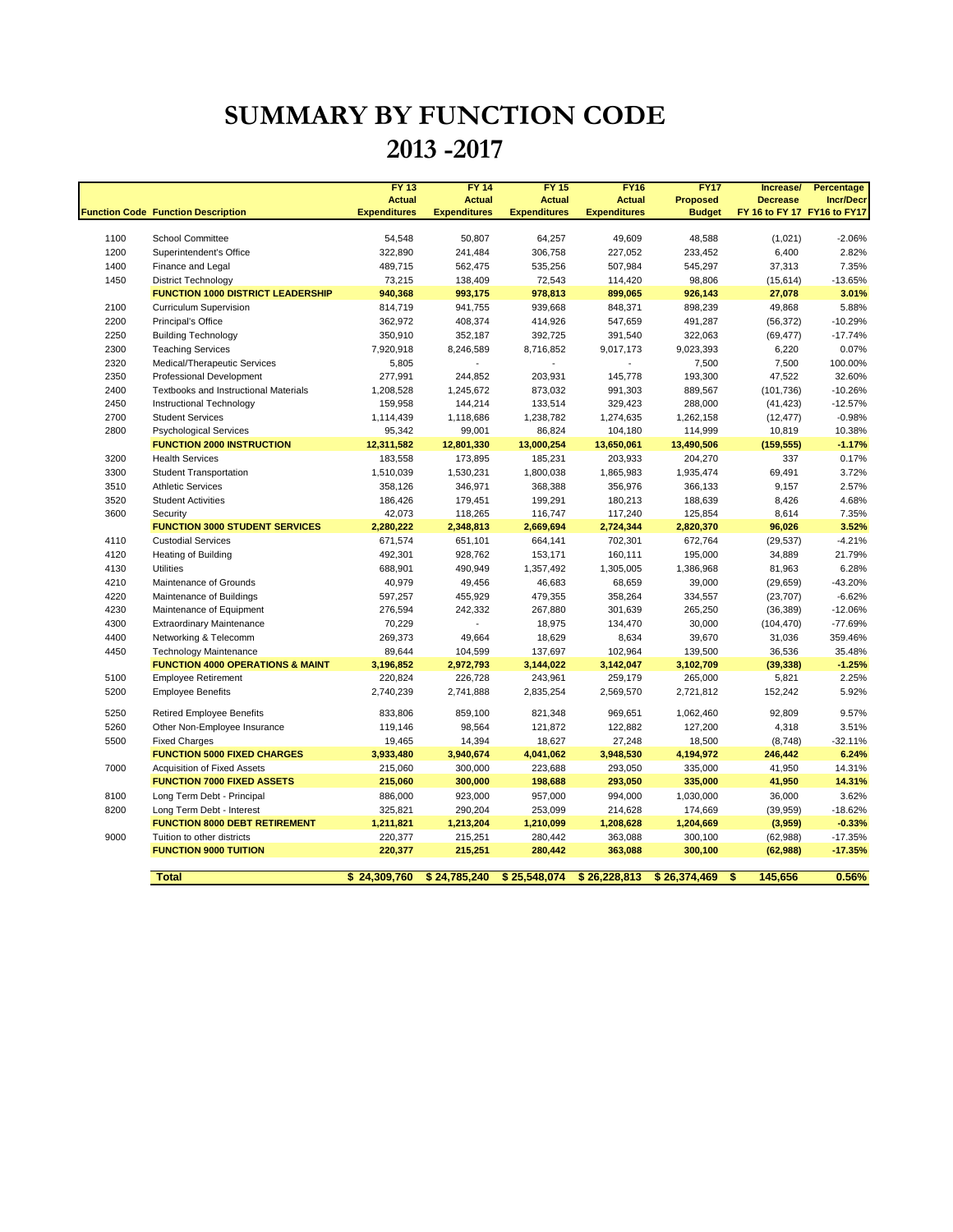

**Chapter 70 \$13,920,325 52.78%**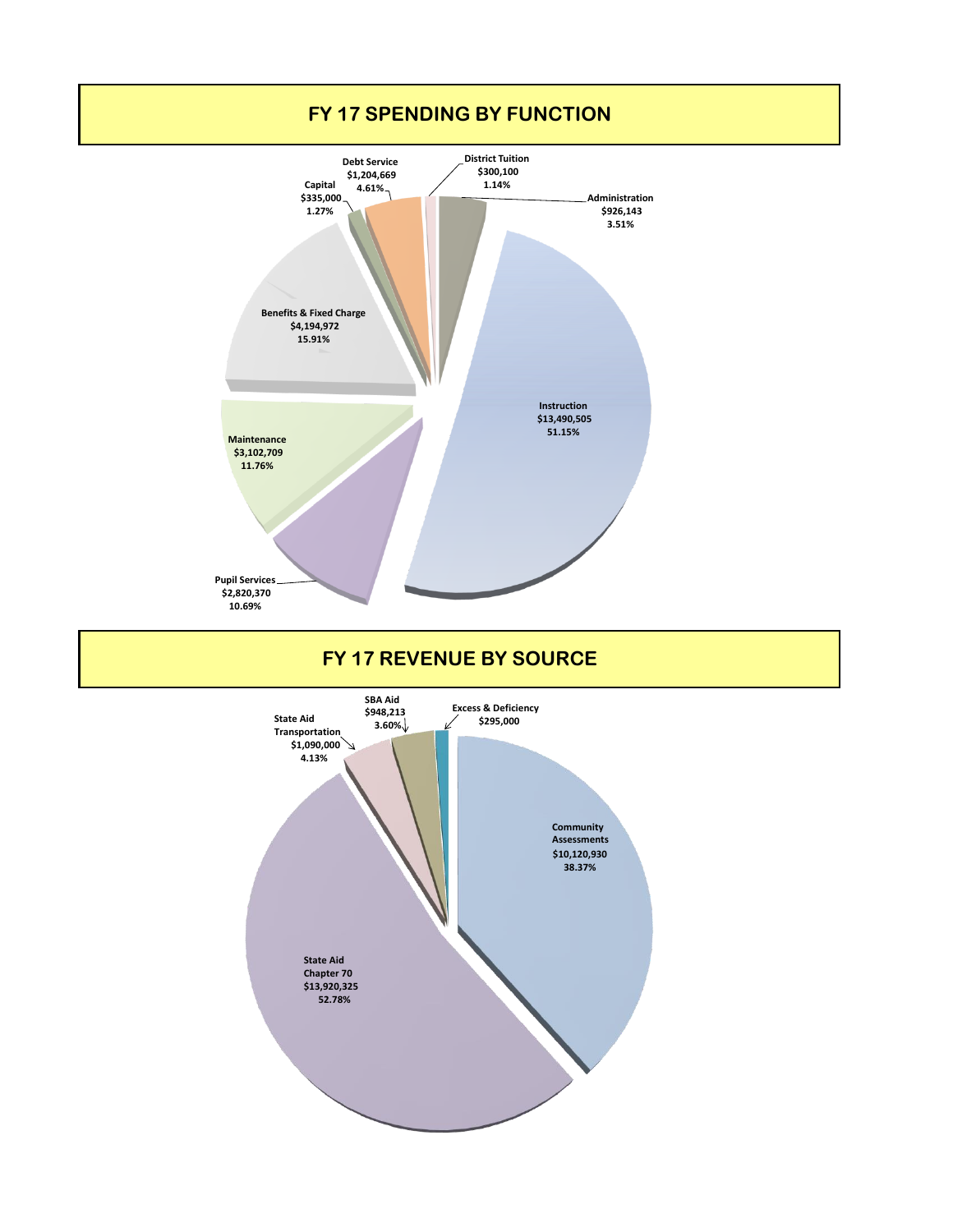#### **Office of School Finance**

#### **FY17 Chapter 70 Foundation Budget**

#### **832 MONTACHUSETT**

|                                     |        |          |                            |                     |          |        |              |            |              |            | --- Incremental Costs Above The Base ----- |                   |                                    |               |
|-------------------------------------|--------|----------|----------------------------|---------------------|----------|--------|--------------|------------|--------------|------------|--------------------------------------------|-------------------|------------------------------------|---------------|
|                                     | (1)    | (2)      | (3)                        | (4)                 | (5)      | (6)    | (7)          | (8)        | (9)          | (10)       | (11)                                       | (12)              | (13)                               |               |
|                                     | Pre-   |          | ------ Kindergarten ------ |                     | Jr High/ | High   | <b>ELL</b>   | <b>ELL</b> | <b>ELL</b>   | Voca-      | <b>Special Ed</b>                          | <b>Special Ed</b> | Economically                       |               |
|                                     | School | Half-Day |                            | Full-Day Elementary | Middle   | School | PK           | K Half     | KF - 12      | tional     | In District                                |                   | Out of Dist Disadvantaged          | <b>TOTAL'</b> |
| <b>Foundation Enrollment</b>        |        |          |                            |                     |          |        |              | 0          | $\mathbf{0}$ | 1,500      | 71                                         |                   | 364                                | 1,500         |
| 1 Administration                    |        |          |                            |                     |          |        | $\mathbf{0}$ |            |              | 546,000    | 178,370                                    | $\mathbf{0}$      | 0                                  | 724,370       |
| 2 Instructional Leadership          |        |          |                            |                     |          |        | $\mathbf{0}$ |            |              | 986,130    |                                            |                   | $\mathbf{0}$                       | 986,130       |
| 3 Classroom and Specialist Teachers |        |          |                            |                     |          |        | 0            |            |              | 9,947,835  | 588,578                                    |                   | 1,120,800                          | 11,657,213    |
| 4 Other Teaching Services           |        |          |                            |                     |          |        |              |            |              | 695,010    | 549,547                                    |                   | $\mathbf{0}$                       | 1,244,557     |
| 5 Professional Development          |        |          |                            |                     |          |        |              |            |              | 310,965    | 28,393                                     |                   | 24,668                             | 364,026       |
| 6 Instructional Equipment & Tech    |        |          |                            |                     |          |        |              |            |              | 1,832,490  | 24,783                                     |                   | $\Omega$                           | 1,857,273     |
| 7 Guidance and Psychological        |        |          |                            |                     |          |        |              |            |              | 549,030    |                                            |                   | 0                                  | 549,030       |
| 8 Pupil Services                    |        |          |                            |                     |          |        |              |            |              | 739,545    |                                            |                   | 0                                  | 739,545       |
| 9 Operations and Maintenance        |        |          |                            |                     |          |        | 0            |            |              | 2,470,230  | 199,249                                    |                   | 173,100                            | 2,842,579     |
| 10 Employee Benefits/Fixed Charges  |        |          |                            |                     |          |        |              |            |              | 1,679,145  | 225,725                                    |                   | 113,772                            | 2,018,641     |
| 11 Special Ed Tuition               |        |          |                            |                     |          |        | $\Omega$     |            |              |            |                                            | $\mathsf{O}$      | $\mathbf{0}$                       |               |
| 12 Total                            |        |          |                            |                     |          |        | 0            | 0          | 0            | 19,756,380 | 1,794,644                                  | 0                 | 1,432,340                          | 22,983,364    |
| 13 Wage Adjustment Factor           | 100.0% |          |                            |                     |          |        |              |            |              |            |                                            |                   | <b>Foundation Budget per Pupil</b> | 15,322        |

13 Vrage Adjustment Factor<br>14 Economically Disadvantaged Decile 5

\* Total foundation enrollment does not include columns 11 through 13, because those columns represent increments above the base. The pupils are already counted in columns 1 to 10.

Total foundation enrollment assigns pupils in pre-kindergarten and half-time kindergarten an enrollment count of .5.

Special education in-district headcount is an assumed percentage, representing 3.75 percent of K to 12 non-vocational enrollment and 4.75 percent of vocational enrollment.

Special education out-of-district headcount is also an assumed percentage, representing 1 percent of non-vocational K-12 enrollment.

Economically disadvantaged headcounts are the number of pupils in columns 1 through 10 who are directly certified as eligble for the Supplemental Nutrition

Assistance Program (SNAP); the Transitional Assistance for Families with Dependent Children (TAFDC); the Department of Children and Families' (DCF) foster care program; and MassHealth (Medicaid).

Each component of the foundation budget represents the enrollment on line 1 multiplied by the appropriate state-wide foundation allotment.

The wage adjustment factor is applied to underlying rates in all functions except instructional equipment, benefits and special education tuition.

The foundation budget shown on this page may differ from the final number used in the formula, due to rounding error.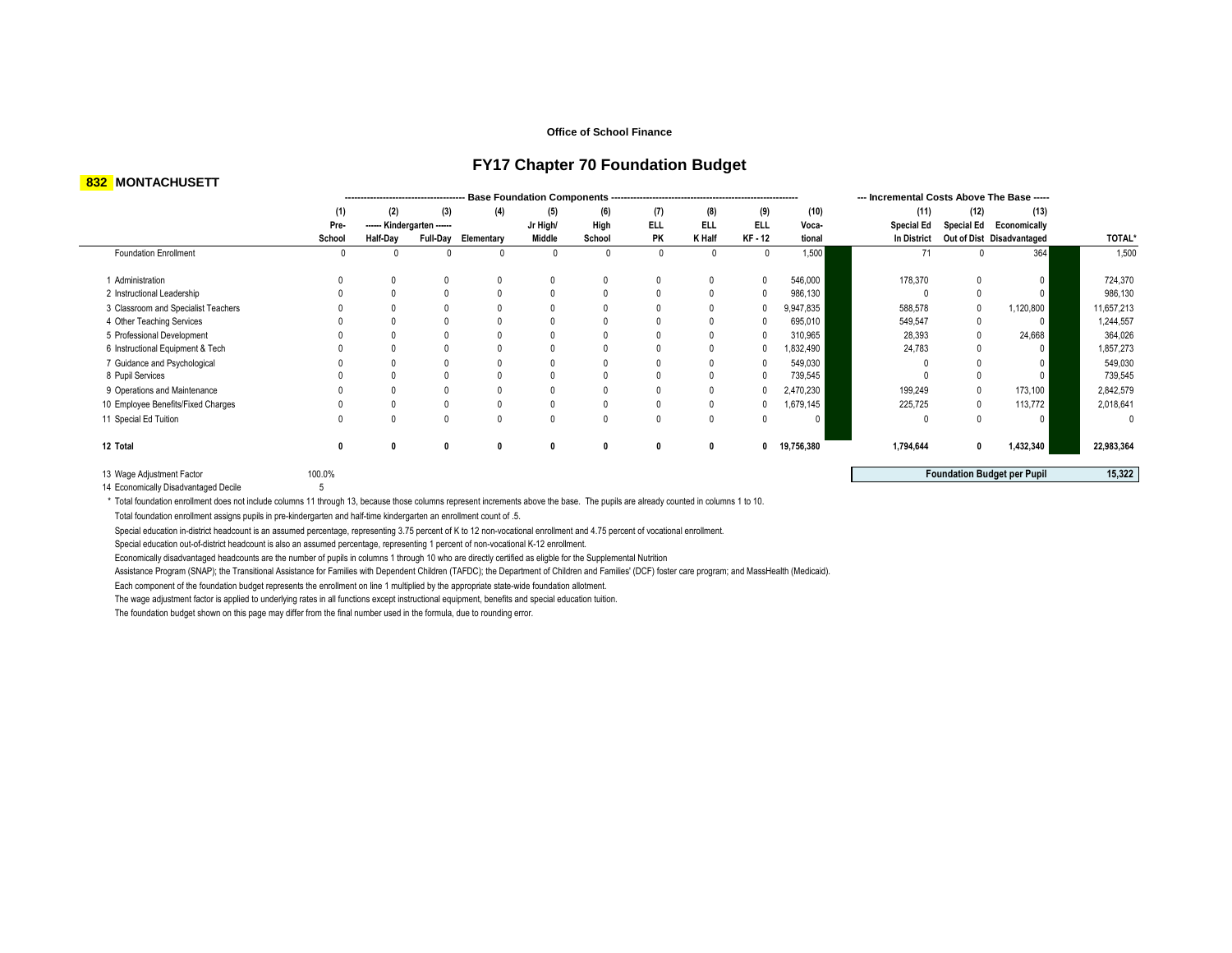#### Return to Index

### **Massachusetts Department of Elementary and Secondary Education FY17 Chapter 70 Summary**

#### **832 Montachusett**

**Aid Calculation FY17 Comparison to FY16**

|            |                                    | <b>FY16</b> | <b>FY17</b> | Change  | Pct Chg |
|------------|------------------------------------|-------------|-------------|---------|---------|
|            | Enrollment                         | 1.486       | 1,500       | 14      | 0.94%   |
| 13,837,825 | Foundation budget                  | 22,705,864  | 22,983,366  | 277,502 | 1.22%   |
|            | Required district contribution     | 8,952,868   | 9.077.316   | 124.448 | 1.39%   |
|            | Chapter 70 aid                     | 13,837,825  | 13,920,325  | 82,500  | 0.60%   |
| 22,983,366 | Required net school spending (NSS) | 22,790,693  | 22.997.641  | 206,948 | 0.91%   |
| 9,077,316  |                                    |             |             |         |         |
| 13,906,050 | Target aid share                   | 59.07%      | 59.09%      |         |         |
| 68,225     | C70 % of foundation                | 60.94%      | 60.57%      |         |         |
|            | Required NSS % of foundation       | 100.37%     | 100.06%     |         |         |
| 14,275     |                                    |             |             |         |         |
|            |                                    |             |             |         |         |

#### **Non-Operating District Reduction to Foundation** 7 Reduction to foundation **0**

**Aid to Hold District Harmless to Low Income Enrollment Change** 8 Additional amount needed **0**

**FY17 Chapter 70 Aid**

**9 sum of line 1, 5 minus 7 13,920,325**



7/8/17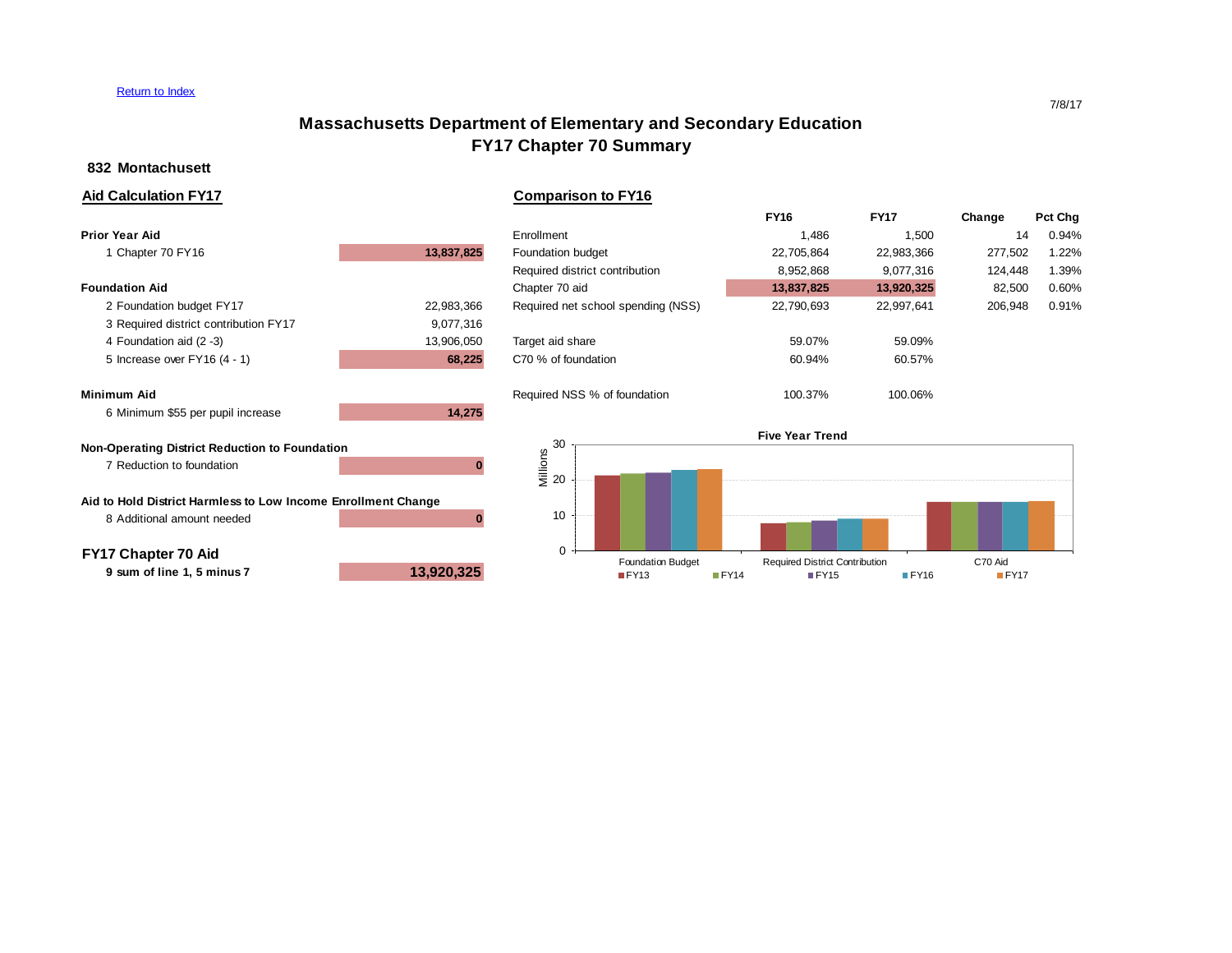### **Massachusetts Department of Elementary and Secondary Education FY17 Chapter 70**

 $\blacktriangledown$ 

**Regional District Enrollment and Contributions by Member City or Town**

|            |                        |             | <b>Foundation Enrollment</b> |             |             |                     | <b>Required Minimum Contribution</b> |
|------------|------------------------|-------------|------------------------------|-------------|-------------|---------------------|--------------------------------------|
| <b>LEA</b> | <b>Member</b>          | <b>FY16</b> | <b>FY17</b>                  | Change      | <b>FY16</b> | <b>FY17</b>         | Change                               |
|            | <b>District Total</b>  | 1,486       | 1,500                        | 14          |             | 8,952,868 9,077,316 | 124,448                              |
|            | 11 ASHBURNHAM          | 60          | 58                           | -2          | 417,743     | 400,340             | -17,403                              |
|            | 12 ASHBY               | 40          | 37                           | $-3$        | 330,632     | 309,297             | $-21,335$                            |
|            | <b>15 ATHOL</b>        | 92          | 85                           | $-7$        | 194,163     | 191,478             | $-2,685$                             |
|            | 21 BARRE               | 38          | 37                           | $-1$        | 239,207     | 225,548             | $-13,659$                            |
|            | 97 FITCHBURG           | 412         | 418                          | 6           | 1,682,053   | 1,687,870           | 5,817                                |
|            | 103 GARDNER            | 157         | 153                          | -4          | 717,159     | 718,012             | 853                                  |
|            | 125 HARVARD            | 8           | 6                            | $-2$        | 105,952     | 77,729              | $-28,223$                            |
|            | 134 HOLDEN             | 77          | 65                           | $-12$       | 706,376     | 597,966             | $-108,410$                           |
|            | <b>140 HUBBARDSTON</b> | 61          | 71                           | 10          | 473,306     | 567,184             | 93,878                               |
|            | <b>162 LUNENBURG</b>   | 78          | 91                           | 13          | 738,561     | 824,401             | 85,840                               |
|            | 234 PETERSHAM          | 5           | 4                            | -1          | 59,905      | 50,068              | $-9,837$                             |
|            | 235 PHILLIPSTON        | 19          | 19                           | $\bf{0}$    | 158,673     | 155,159             | $-3,514$                             |
|            | 241 PRINCETON          | 21          | 23                           | $\mathbf 2$ | 279,658     | 293,310             | 13,652                               |
|            | 255 ROYALSTON          | 20          | 19                           | $-1$        | 101,757     | 87,950              | $-13,807$                            |
|            | 282 STERLING           | 64          | 65                           | 1           | 717,038     | 736,936             | 19,898                               |
|            | 294 TEMPLETON          | 99          | 112                          | 13          | 546,063     | 640,362             | 94,299                               |
|            | 328 WESTMINSTER        | 83          | 82                           | -1          | 714,231     | 738,093             | 23,862                               |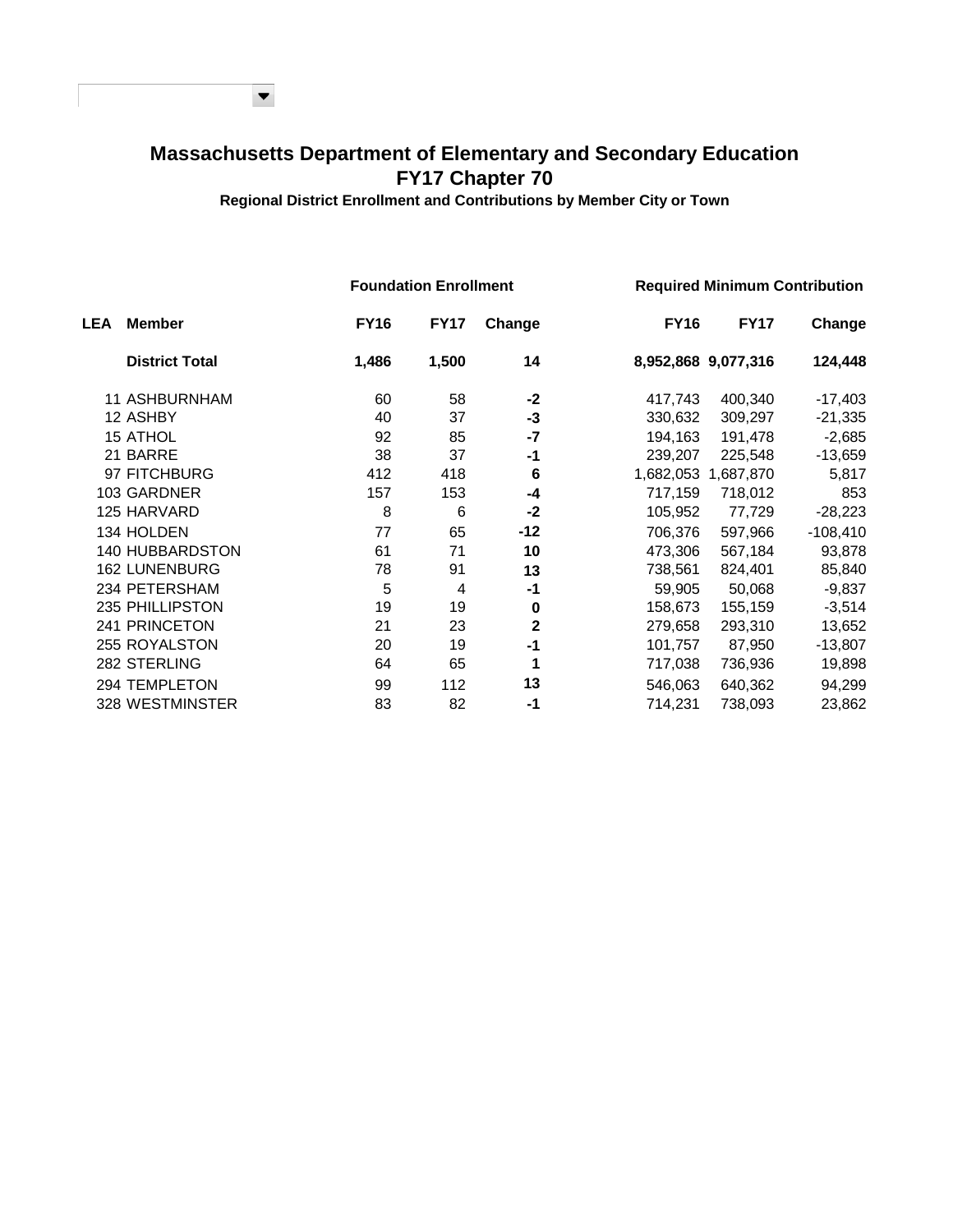#### **STUDENT ENROLLMENT AND SCHOOL ATTENDING CHILDREN COMPARISONS**

**FOUNDATION ENROLLMENT SCHOOL ATTENDING CHILDREN (GR. 1-12)**

|                                                          | (Basis for Operational Apportionment) |                  |                | (Basis for Capital Apportionment) |                  |             |  |  |
|----------------------------------------------------------|---------------------------------------|------------------|----------------|-----------------------------------|------------------|-------------|--|--|
| <b>COMMUNITIES</b>                                       | 10/1/2014                             | $10 - 01 - 15**$ | <b>DIFF</b>    | 10/1/2014                         | $10 - 01 - 15**$ | <b>DIFF</b> |  |  |
| <b>ASHBURNHAM</b>                                        | 60                                    | 58               | (2)            | 1,045                             | 1,066            | 21          |  |  |
| <b>ASHBY</b>                                             | 40                                    | 37               | (3)            | 482                               | 464              | (18)        |  |  |
| <b>ATHOL</b>                                             | 92                                    | 85               | (7)            | 1,551                             | 1,570            | 19          |  |  |
| <b>BARRE</b>                                             | 38                                    | 37               | (1)            | 787                               | 826              | 39          |  |  |
| <b>FITCHBURG</b>                                         | 412                                   | 418              | 6              | 5,853                             | 5,966            | 113         |  |  |
| <b>GARDNER</b>                                           | 157                                   | 153              | (4)            | 2,509                             | 2,619            | 110         |  |  |
| <b>HARVARD</b>                                           | 8                                     | $6\phantom{a}$   | (2)            | 1,029                             | 1,033            | 4           |  |  |
| <b>HOLDEN</b>                                            | 77                                    | 65               | (12)           | 2,672                             | 3,117            | 445         |  |  |
| <b>HUBBARDSTON</b>                                       | 61                                    | 71               | 10             | 617                               | 628              | 11          |  |  |
| <b>LUNENBURG</b>                                         | 78                                    | 91               | 13             | 1,627                             | 1,704            | 77          |  |  |
| PETERSHAM                                                | 5                                     | 4                | (1)            | 128                               | 124              | (4)         |  |  |
| PHILLIPSTON                                              | 19                                    | 19               | 0              | 224                               | 213              | (11)        |  |  |
| <b>PRINCETON</b>                                         | 21                                    | 23               | $\overline{2}$ | 473                               | 486              | 13          |  |  |
| <b>ROYALSTON</b>                                         | 20                                    | 19               | (1)            | 116                               | 126              | 10          |  |  |
| <b>STERLING</b>                                          | 64                                    | 65               | $\mathbf{1}$   | 1,226                             | 1,205            | (21)        |  |  |
| <b>TEMPLETON</b>                                         | 99                                    | 112              | 13             | 963                               | 1,049            | 86          |  |  |
| <b>WESTMINSTER</b>                                       | 83                                    | 82               | (1)            | 1,220                             | 1,172            | (48)        |  |  |
| <b>WINCHENDON</b>                                        | 152                                   | 155              | 3              | 1,625                             | 1,518            | (107)       |  |  |
| <b>TOTAL IN DISTRICT</b><br><b>TOTAL OUT-OF-DISTRICT</b> | 1,486<br>26                           | 1,500<br>20      | 14<br>(6)      | 24,147                            | 24,886           | 739         |  |  |
| <b>TOTAL ENROLLMENT</b>                                  | 1,512                                 | 1,520            | 8              |                                   |                  |             |  |  |

\* Enrollment figures used for 2015-2016 Assessment

\*\* Enrollment figures used for 2016-2017 Assessment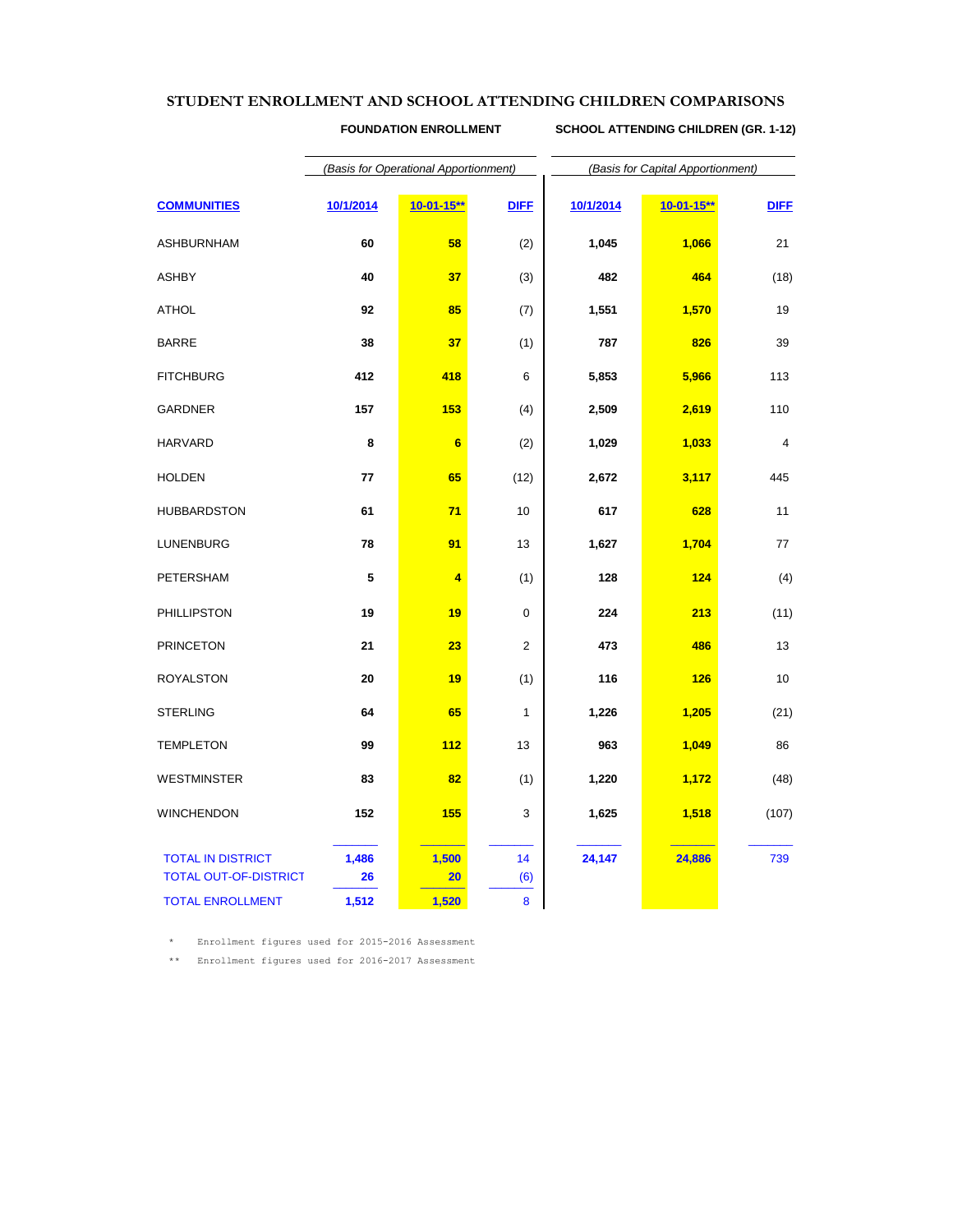## **ASSESSMENT RATIO PERCENTAGES**

### **TRANSPORTATION & OTHER OPERATING PERCENTAGES CAPITAL PERCENTAGES \***

| <b>COMMUNITIES</b><br>Ashburnham | 10/1/2014<br>$(2015 - 2016)$<br>3.86 | 10/1/2015<br>$(2016 - 2017)$<br>3.87 | <b>INC/DEC</b><br>0.01 | 10/1/2014<br>$(2015 - 2016)$<br>4.33 | 10/1/2015<br>$(2016 - 2017)$<br>4.28 | <b>INC/DEC</b><br>(0.05) |
|----------------------------------|--------------------------------------|--------------------------------------|------------------------|--------------------------------------|--------------------------------------|--------------------------|
| Ashby                            | 2.47                                 | 2.47                                 | 0.00                   | 2.00                                 | 1.86                                 | (0.14)                   |
| Athol                            | 5.66                                 | 5.67                                 | 0.01                   | 6.42                                 | 6.31                                 | (0.11)                   |
| Barre                            | 2.47                                 | 2.47                                 | 0.00                   | 3.26                                 | 3.32                                 | 0.06                     |
| Fitchburg                        | 27.84                                | 27.86                                | 0.02                   | 24.24                                | 23.97                                | (0.27)                   |
| Gardner                          | 10.18                                | 10.19                                | 0.01                   | 10.39                                | 10.52                                | 0.13                     |
| Harvard                          | 0.40                                 | 0.40                                 | 0.00                   | 4.26                                 | 4.15                                 | (0.11)                   |
| Holden                           | 4.33                                 | 4.33                                 | 0.00                   | 11.07                                | 12.53                                | 1.47                     |
| Hubbardston                      | 4.73                                 | 4.73                                 | 0.00                   | 2.56                                 | 2.52                                 | (0.04)                   |
| Lunenburg                        | 6.06                                 | 6.07                                 | 0.01                   | 6.74                                 | 6.85                                 | 0.11                     |
| Petersham                        | 0.27                                 | 0.27                                 | 0.00                   | 0.53                                 | 0.50                                 | (0.03)                   |
| Phillipston                      | 1.27                                 | 1.27                                 | 0.00                   | 0.93                                 | 0.86                                 | (0.07)                   |
| Princeton                        | 1.53                                 | 1.53                                 | 0.00                   | 1.96                                 | 1.95                                 | (0.01)                   |
| Royalston                        | 1.27                                 | 1.27                                 | 0.00                   | 0.48                                 | 0.51                                 | 0.03                     |
| Sterling                         | 4.40                                 | 4.33                                 | (0.07)                 | 5.08                                 | 4.85                                 | (0.23)                   |
| Templeton                        | 7.46                                 | 7.47                                 | 0.01                   | 3.99                                 | 4.22                                 | 0.23                     |
| Westminster                      | 5.46                                 | 5.47                                 | 0.01                   | 5.05                                 | 4.71                                 | (0.34)                   |
| Winchendon                       | 10.33                                | 10.33                                | 0.00                   | 6.73                                 | 6.10                                 | (0.63)                   |
| <b>TOTALS</b>                    | 100.00                               | <b>100.00</b>                        | (0.00)                 | 100.00                               | 100.00                               | (0.00)                   |

\* Capital Percentages are used for Bonds and Capital cost.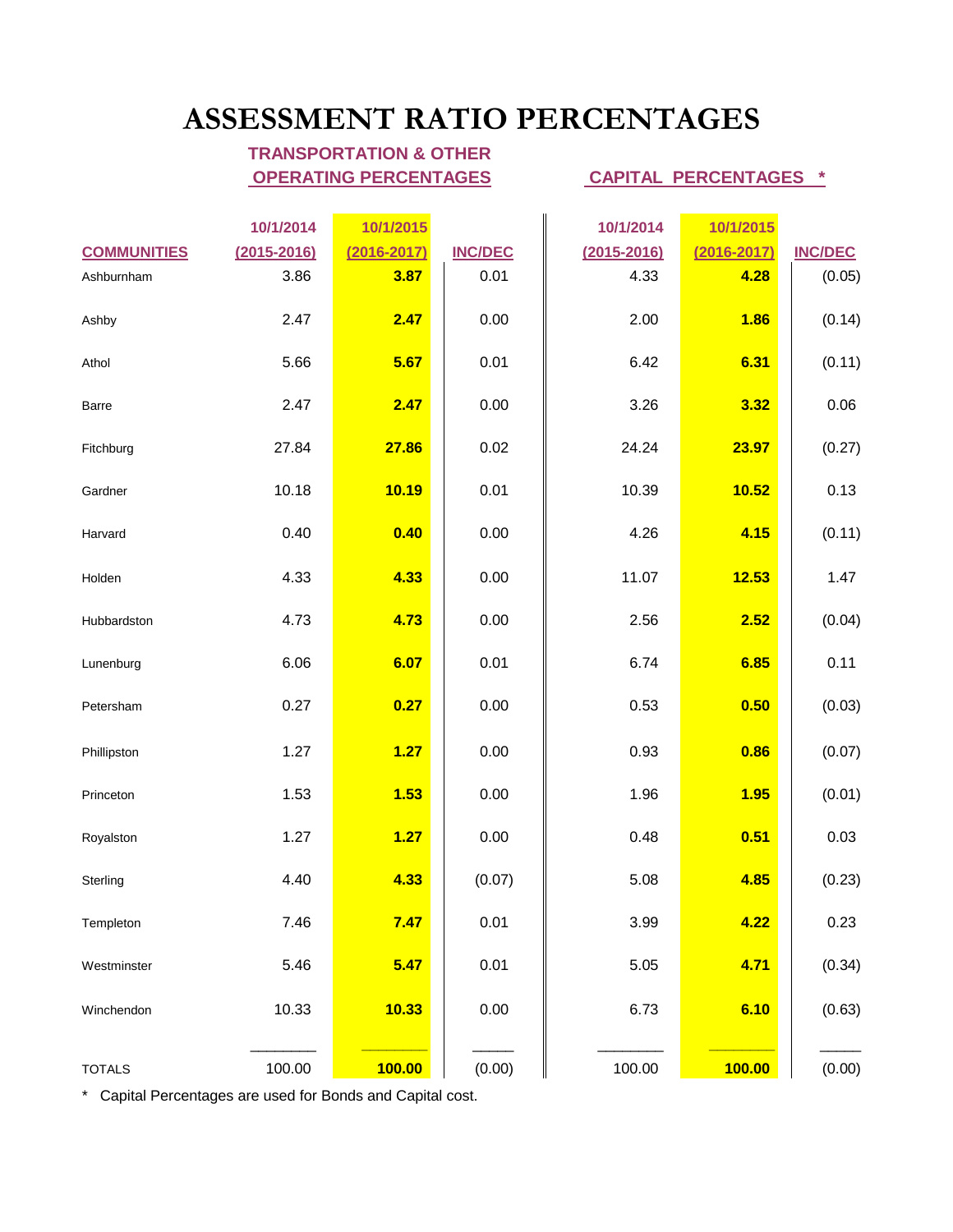|                    |                   |                     | <b>FISCAL YEAR 2017</b> |                |              |                   |                   |               |
|--------------------|-------------------|---------------------|-------------------------|----------------|--------------|-------------------|-------------------|---------------|
|                    |                   | <b>REQUIRED</b>     | <b>TRANSPORT/</b>       |                |              | <b>APPROVED</b>   | <b>APPROVED</b>   |               |
|                    | <b>FOUNDATION</b> | <b>MINIMUM</b>      | <b>OPERATING</b>        | <b>CAPITAL</b> |              | <b>ASSESSMENT</b> | <b>ASSESSMENT</b> | <b>CHANGE</b> |
| <b>COMMUNITIES</b> | <b>BUDGET</b>     | <b>CONTRIBUTION</b> | <b>ASSESS.</b>          | ASSESS.        | <b>BONDS</b> | FY'2017           | FY 2016           | FY'16 ~ FY'17 |
| Ashburnham         | 888,690           | 400,340             | 28,915                  | 1,712          | 10,975       | 441,942           | 462,389           | (20, 447)     |
| Ashby              | 566,923           | 309,297             | 18,455                  | 744            | 4,769        | 333,265           | 358,061           | (24, 796)     |
| Athol              | 1,302,391         | 191,478             | 42,361                  | 2,524          | 16,181       | 252,544           | 262,014           | (9, 470)      |
| <b>Barre</b>       | 566,923           | 225,548             | 18,458                  | 1,328          | 8,513        | 253,847           | 268,843           | (14,996)      |
| <b>Fitchburg</b>   | 6,404,698         | 1,687,870           | 208,158                 | 9,588          | 61,470       | 1,967,086         | 1,974,155         | (7,069)       |
| Gardner            | 2,344,303         | 718,012             | 76,135                  | 4,208          | 26,977       | 825,333           | 831,444           | (6, 111)      |
| Harvard            | 91,933            | 77,729              | 2,989                   | 1,660          | 10,642       | 93,020            | 121,504           | (28, 484)     |
| Holden             | 995,946           | 597,966             | 32,352                  | 5,012          | 32,133       | 667,463           | 777,978           | (110, 515)    |
| <b>Hubbardston</b> | 1,087,879         | 567,184             | 35,341                  | 1,006          | 6,462        | 609,993           | 513,838           | 96,155        |
| Lunenburg          | 1,394,324         | 824,401             | 45,352                  | 2,738          | 17,566       | 890,058           | 799,478           | 90,580        |
| Petersham          | 61,289            | 50,068              | 2,017                   | 200            | 1,281        | 53,567            | 64,094            | (10, 527)     |
| Phillipston        | 291,123           | 155,159             | 9,489                   | 344            | 2,205        | 167,196           | 171,666           | (4, 470)      |
| Princeton          | 352,412           | 293,310             | 11,432                  | 780            | 5,000        | 310,521           | 296,394           | 14,127        |
| Royalston          | 291,123           | 87,950              | 9,489                   | 204            | 1,307        | 98,950            | 114,157           | (15, 207)     |
| <b>Sterling</b>    | 995,946           | 736,936             | 32,352                  | 1,940          | 12,437       | 783,665           | 765,868           | 17,797        |
| Templeton          | 1,716,091         | 640,362             | 55,813                  | 1,688          | 10,819       | 708,682           | 611,466           | 97,216        |
| Westminster        | 1,256,424         | 738,093             | 40,870                  | 1,884          | 12,078       | 792,925           | 773,556           | 19,369        |
| Winchendon         | 2,374,948         | 775,613             | 77,181                  | 2,440          | 15,640       | 870,874           | 872,421           | (1, 547)      |
| Total              | 22,983,366        | 9,077,316           | 747,158                 | 40,000         | 256,456      | 10,120,930        | 10,039,328        | 81,602        |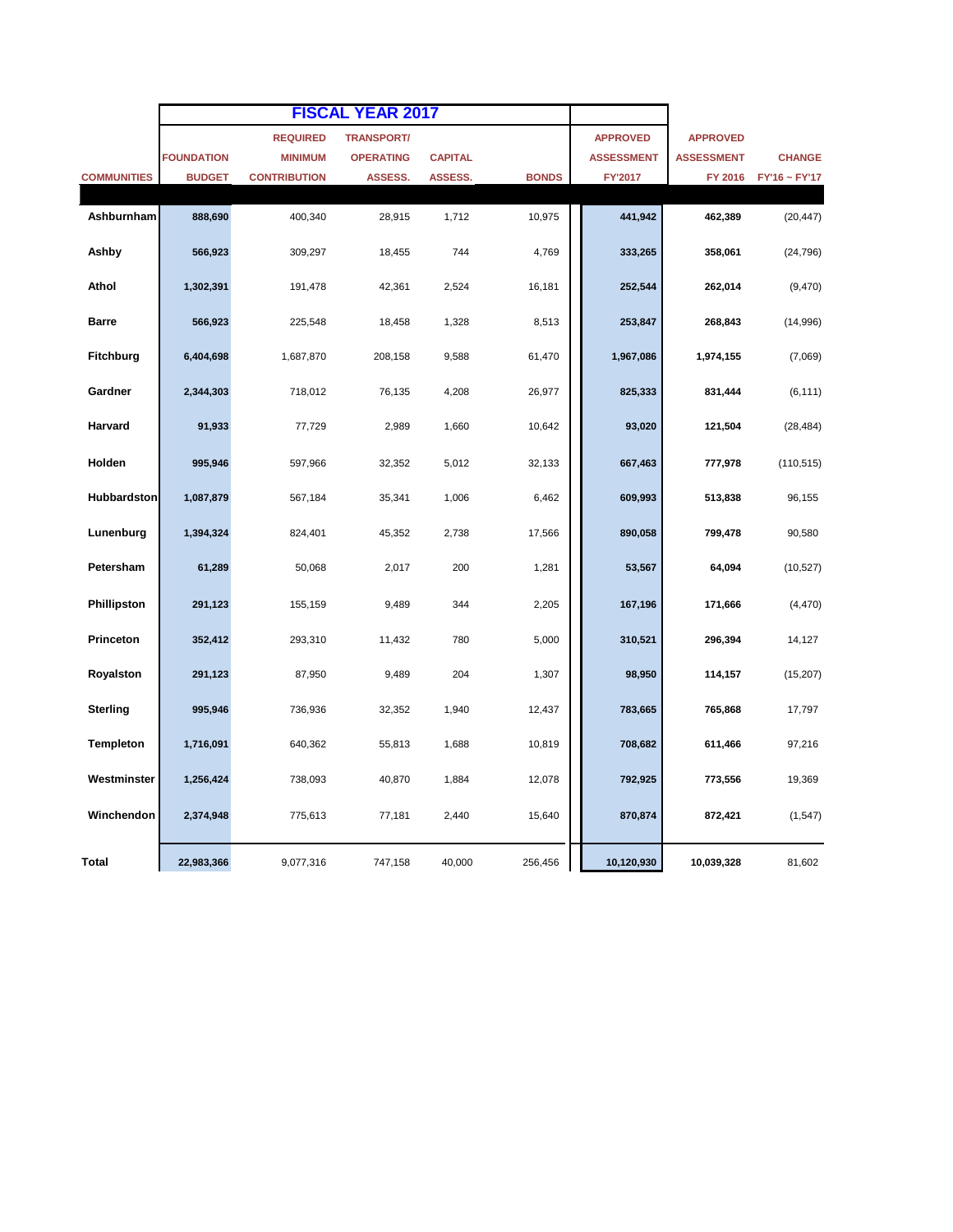### *District Staffing Profile*

| <b>Staffing Analysis by F.T.E.*</b> | $2010 - 2011$ | 2011-2012   2012-2013   2013-2014   2014-2015   2015-2016   2016-2017 |  |  |  |
|-------------------------------------|---------------|-----------------------------------------------------------------------|--|--|--|
|                                     |               |                                                                       |  |  |  |
| <b>District Salaries</b>            |               |                                                                       |  |  |  |

|                                                      | School Committee Secretary                  | 0.10   | 0.10   | 0.10   | 0.10   | 0.10     | 0.10   | 0.10   |
|------------------------------------------------------|---------------------------------------------|--------|--------|--------|--------|----------|--------|--------|
|                                                      | Superintendent                              | 0.50   | 1.00   | 0.50   | 0.50   | 0.50     | 1.00   | 1.00   |
|                                                      | Superintendent Office Secretary             | 1.80   | 1.60   | 2.00   | 1.00   | 1.00     | 1.00   | 1.00   |
|                                                      | <b>District Treasurer</b>                   | 0.10   | 0.10   | 0.10   | 0.10   | 0.10     | 0.10   | 0.10   |
|                                                      | <b>Business Manager</b>                     | 1.00   | 1.00   | 1.00   | 1.00   | 1.00     | 1.00   | 1.00   |
|                                                      | <b>Business Office Staff</b>                | 4.00   | 4.00   | 5.00   | 5.00   | 5.00     | 5.00   | 5.00   |
|                                                      | <b>Inventory Assistant</b>                  | 0.00   | 0.00   | 0.90   | 1.00   | 1.00     | 1.00   | 1.00   |
|                                                      | Coordinators/Supervisors                    | 5.00   | 5.00   | 5.80   | 6.00   | 6.80     | 6.00   | 6.00   |
|                                                      | Secretaries to Coordinators/Supervisors     | 4.00   | 5.00   | 5.00   | 4.60   | 4.60     | 4.60   | 4.60   |
|                                                      | Principal                                   | 1.50   | 1.50   | 1.50   | 1.50   | 1.50     | 1.00   | 1.00   |
|                                                      | <b>Assistant Principal</b>                  | 0.00   | 0.00   | 0.00   | 0.00   | 0.00     | 0.80   | 0.80   |
|                                                      | Principal Secretary                         | 0.00   | 1.30   | 1.30   | 1.30   | 1.30     | 1.30   | 1.30   |
|                                                      | Co-op Students                              | 4.00   | 4.00   | 4.00   | 4.00   | 4.00     | 4.00   | 4.00   |
|                                                      | Academic Assessment Specialist              | 1.00   | 1.00   | 1.00   | 1.00   | 1.00     | 1.00   | 1.00   |
|                                                      | Director of Technology                      | 1.00   | 1.00   | 1.00   | 1.00   | 1.00     | 1.00   | 1.00   |
|                                                      | <b>Technology Office Staff</b>              | 3.00   | 3.40   | 4.00   | 4.00   | 4.00     | 4.50   | 4.50   |
|                                                      | Teachers - Sped                             | 6.00   | 5.00   | 6.00   | 6.00   | 6.00     | 5.00   | 6.00   |
|                                                      | Teachers                                    | 108.00 | 104.00 | 105.50 | 106.00 | 108.00   | 108.00 | 106.00 |
|                                                      | Paraprofessionals                           | 5.00   | 5.00   | 5.00   | 5.00   | 5.00     | 4.00   | 4.00   |
|                                                      | Speech Therapist                            | 1.00   | 1.00   | 1.00   | 1.00   | 1.00     | 1.00   | 1.00   |
|                                                      | Media Communication Specialist              | 1.00   | 1.00   | 1.00   | 1.00   | 1.00     | 1.00   | 1.00   |
|                                                      | Media Communication Support                 | 1.00   | 1.00   | 1.00   | 1.00   | 2.00     | 1.50   | 1.50   |
|                                                      | Librarian                                   | 0.00   | 0.00   | 1.00   | 1.00   | $1.00\,$ | 1.00   | 1.00   |
|                                                      | Director of Student Support Services        | 1.00   | 1.00   | 1.00   | 1.00   | 1.00     | 1.00   | 1.00   |
|                                                      | Student Services Team Leader                | 1.00   | 1.00   | 1.00   | 1.00   | 1.00     | 1.00   | 1.00   |
|                                                      | <b>Student Services Guidance Counselors</b> | 6.00   | 6.50   | 7.00   | 7.00   | 7.50     | 7.50   | 7.50   |
|                                                      | Dean of Admissions                          | 1.00   | 1.00   | 1.00   | 1.00   | 1.00     | 1.00   | 1.00   |
|                                                      | Communications Specialist                   | 1.00   | 0.50   | 0.50   | 0.50   | 0.50     | 0.50   | 0.50   |
|                                                      | Career Coach                                | 0.00   | 0.00   | 0.00   | 0.00   | 0.00     | 1.00   | 1.00   |
|                                                      | <b>Student Services Secretary Salaries</b>  | 2.00   | 2.00   | 2.00   | 3.00   | 3.00     | 3.00   | 3.00   |
|                                                      | Student Services Special Needs Secretaries  | 1.00   | 1.00   | 2.00   | 1.00   | 1.00     | 1.00   | 1.00   |
|                                                      | <b>Psychological Salaries</b>               | 1.00   | 1.00   | 1.00   | 1.00   | 1.00     | 1.00   | 1.00   |
|                                                      | Psychiatrist                                | 0.50   | 0.50   | 0.50   | 0.50   | 0.50     | 0.50   | 0.50   |
|                                                      | Nurse                                       | 1.00   | 2.00   | 1.00   | 1.00   | 2.00     | 3.00   | 3.00   |
|                                                      | Nurse Assistant                             | 1.50   | 1.00   | 2.00   | 2.00   | 1.00     | 0.00   | 0.00   |
|                                                      | <b>Security Salaries</b>                    | 1.50   | 1.50   | 1.50   | 1.50   | 1.50     | 1.50   | 1.50   |
|                                                      |                                             |        |        |        |        |          |        |        |
|                                                      | School Resource Officer                     | 0.00   | 0.00   | 0.00   | 1.00   | 1.00     | 1.00   | 1.00   |
|                                                      | Director of Facilities                      | 1.00   | 1.00   | 1.00   | 1.00   | 1.00     | 1.00   | 1.00   |
|                                                      | Maintenance of Building Salaries            | 2.00   | 2.00   | 2.00   | 2.00   | 2.00     | 2.00   | 2.00   |
|                                                      |                                             |        |        |        |        |          |        |        |
| <b>Salaries from Revolving/Special Revenue Funds</b> |                                             |        |        |        |        |          |        |        |
|                                                      |                                             |        |        |        |        |          |        |        |
|                                                      | Food Services                               | 10.50  | 10.50  | 10.50  | 10.50  | 10.50    | 10.50  | 10.50  |
|                                                      | Day Care                                    | 2.50   | 2.50   | 2.50   | 2.50   | 2.50     | 2.50   | 2.50   |
|                                                      | <b>Practical Nursing</b>                    | 2.00   | 3.00   | 2.50   | 2.50   | 2.50     | 2.50   | 3.00   |
|                                                      | Continuing and Post Graduate Studies        | 2.00   | 2.00   | 2.00   | 2.00   | 2.00     | 2.00   | 2.00   |
|                                                      | Para Professionals                          | 6.00   | 6.00   | 6.00   | 6.00   | 6.00     | 6.00   | 6.00   |
|                                                      | Career Coach                                | 0.00   | 0.30   | 1.00   | 1.00   | 1.00     | 0.00   | 0.00   |
|                                                      | <b>Teaching Assistant</b>                   | 0.00   | 0.00   | 1.00   | 1.00   | 0.00     | 0.00   | 0.00   |
|                                                      | Teachers                                    | 2.00   | 2.00   | 2.00   | 2.00   | 3.30     | 2.30   | 2.30   |
|                                                      | Teachers - Sped                             | 1.00   | 1.00   | 1.00   | 1.00   | 0.00     | 1.00   | 1.00   |
|                                                      |                                             |        |        |        |        |          |        |        |
| <b>District Total</b>                                |                                             | 208.80 | 208.60 | 218.70 | 218.10 | 220.70   | 218.70 | 218.20 |

\* F.T.E.= Full Time Equivalent includes all staff regardless of funding source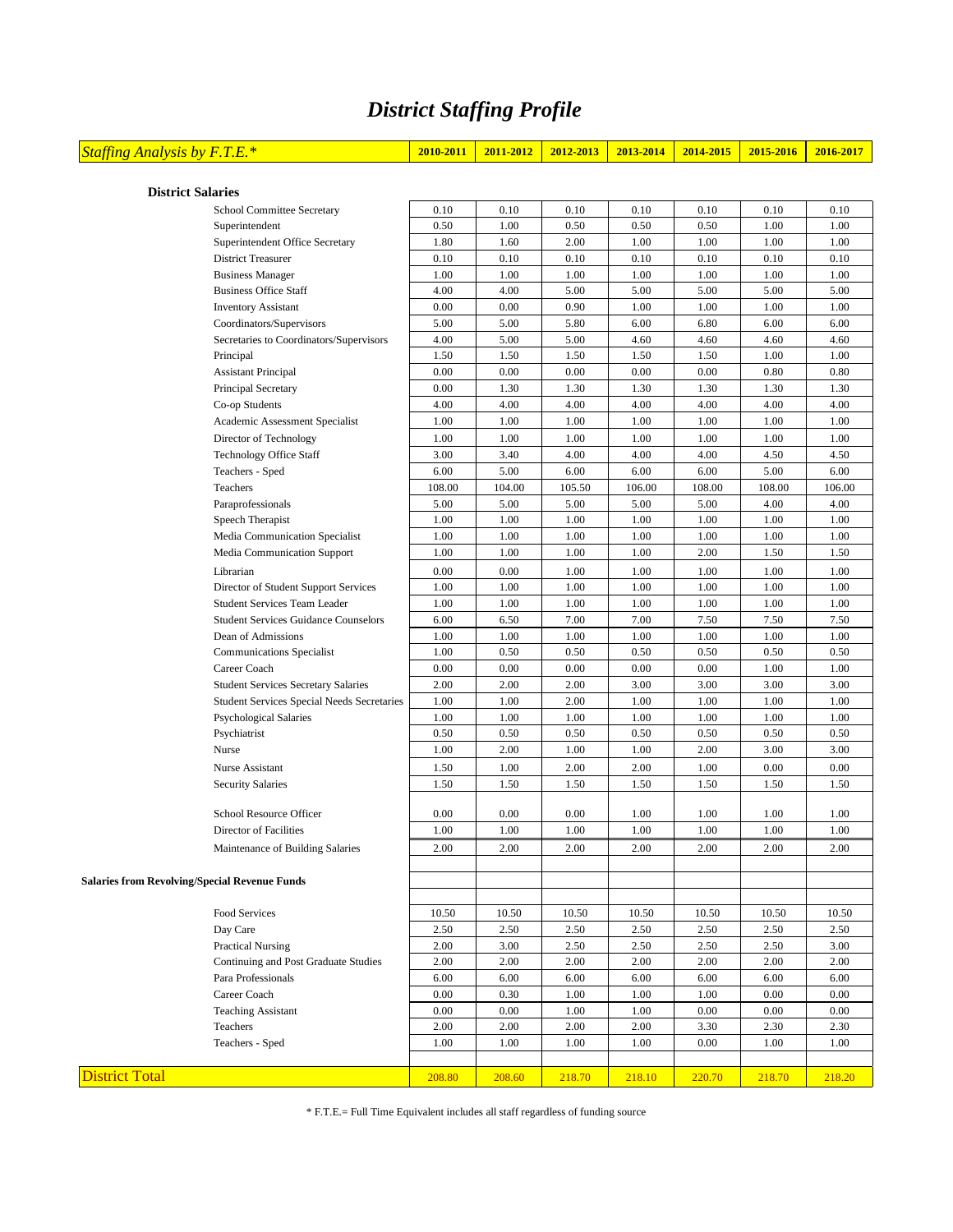### ENROLLMENT TRENDS



**FOUNDATION ENROLLMENT FY 2011 - 2017 (October 1 Headcounts)**

**TOTAL DISTRICT SCHOOL ATTENDING CHILDREN FY 2011 - 2017 (October 1 Headcounts, Grades 1 -12)**

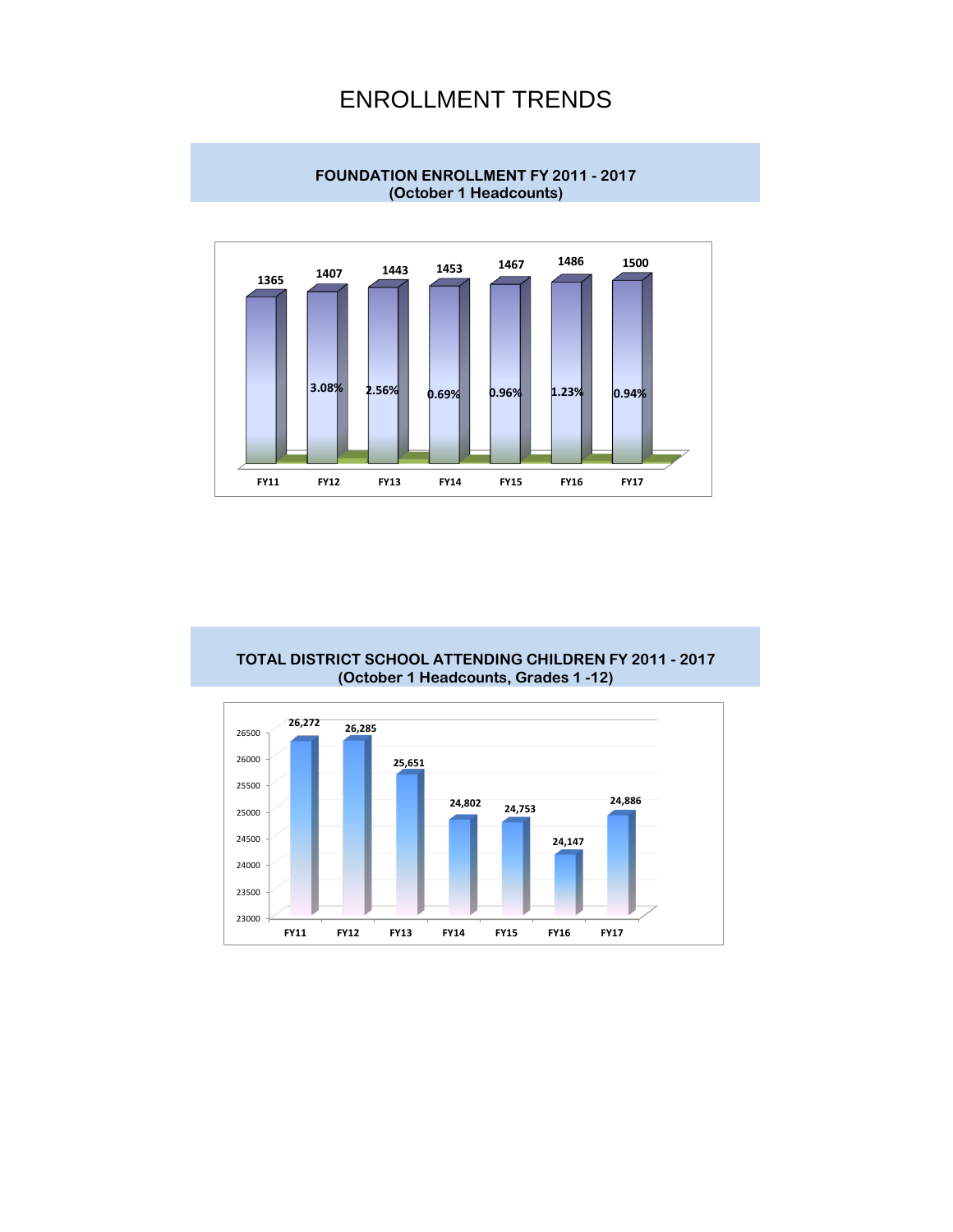### FOUNDATION ENROLLMENT HISTORY

 **October 1, 1992 - 2015**

#### **October 1**

| <b>CITY/TOWN</b>       | 2015            | 2014  | 2013  | 2012  | 2011 | 2010 | 2009 | 2008           | 2007 | 2006 | 2005           | 2004 | 2003      | 2002 | 2001 | 2000 | 1999           | 1998           | 1997           | 1996 | 1995           | 1994 | 1993           | 1992                      |
|------------------------|-----------------|-------|-------|-------|------|------|------|----------------|------|------|----------------|------|-----------|------|------|------|----------------|----------------|----------------|------|----------------|------|----------------|---------------------------|
| Ashburnham             | 58              | 60    | 55    | 58    | 50   | 46   | 46   | 45             | 48   | 49   | 51             | 55   | 52        | 52   | 52   | 47   | 36             | 28             | 33             | 28   | 19             | 22   | 23             | 24                        |
| <b>Ashby</b>           | 37              | 40    | 44    | 43    | 41   | 44   | 40   | 44             | 42   | 38   | 44             | 42   | 46        | 45   | 46   | 53   | 52             | 46             | 42             | 34   | 33             | 26   | 23             | 25                        |
| <b>Athol</b>           | 85              | 92    | 97    | 110   | 109  | 122  | 130  | 124            | 117  | 105  | 100            | 99   | 102       | 102  | 91   | 89   | 77             | 71             | 66             | 57   | 46             | 48   | 44             | 58                        |
| <b>Barre</b>           | 37              | 38    | 40    | 43    | 41   | 38   | 41   | 39             | 32   | 34   | 29             | 20   | 22        | 16   | 19   | 18   | 22             | 27             | 21             | 18   | 18             | 21   | 12             | 19                        |
| Fitchburg              | 418             | 412   | 403   | 395   | 412  | 403  | 407  | 405            | 408  | 407  | 381            | 364  | 361       | 348  | 377  | 392  | 444            | 471            | 468            | 480  | 464            | 447  | 426            | 421                       |
| Gardner                | 153             | 157   | 173   | 175   | 207  | 195  | 168  | 163            | 146  | 137  | 135            | 134  | 128       | 135  | 128  | 106  | 108            | 123            | 114            | 112  | 117            | 120  | 117            | 135                       |
| <b>Harvard</b>         | $6\phantom{1}6$ | 8     | 6     | 5     | 5    | 5    | 6    | $\overline{4}$ | 5    | 4    | $\overline{4}$ | 3    | $\pmb{0}$ | 1    | 3    | 3    | $\overline{4}$ | $\overline{4}$ | $\overline{0}$ | 3    | $\overline{2}$ | 3    | $\overline{2}$ | $\pmb{0}$                 |
| Holden                 | 65              | 77    | 70    | 61    | 55   | 47   | 48   | 56             | 42   | 44   | 38             | 42   | 47        | 38   | 32   | 23   | 11             |                |                |      |                |      |                |                           |
| Hubbardston            | 71              | 61    | 64    | 59    | 54   | 53   | 50   | 47             | 53   | 40   | 40             | 40   | 33        | 35   | 23   | 31   | 31             | 26             | 22             | 18   | 17             | 23   | 20             | 23                        |
| Lunenburg              | 91              | 78    | 71    | 74    | 69   | 64   | 65   | 64             | 55   | 64   | 59             | 61   | 53        | 44   | 51   | 45   | 46             | 40             | 34             | 37   | 37             | 45   | 41             | 37                        |
| Petersham              | 4               | 5     | 4     | 8     | 4    | 6    | 7    | 5              | 4    | 3    | 8              | 10   | 10        | 10   | 10   | 6    | 4              | 4              | 5              | 7    | 4              | 4    | 5              | $\sqrt{4}$                |
| <b>Phillipston</b>     | 19              | 19    | 21    | 17    | 18   | 20   | 15   | 18             | 17   | 15   | 16             | 17   | 19        | 16   | 11   | 12   | 12             | 12             | 14             | 10   | 11             | 9    | 10             | $\overline{\mathfrak{c}}$ |
| <b>Princeton</b>       | 23              | 21    | 18    | 14    | 14   | 14   | 17   | 17             | 17   | 16   | 17             | 18   | 22        | 23   | 23   | 25   | 18             | 17             | 15             | 8    | $\overline{4}$ | 6    | 8              | 6                         |
| <b>Royalston</b>       | 19              | 20    | 23    | 24    | 21   | 21   | 18   | 16             | 25   | 26   | 28             | 28   | 19        | 19   | 16   | 20   | 22             | 17             | 13             | 12   | 11             | 11   | 16             | 17                        |
| <b>Sterling</b>        | 65              | 64    | 56    | 59    | 54   | 53   | 50   | 46             | 55   | 58   | 57             | 53   | 43        | 52   | 47   | 45   | 50             | 36             | 37             | 40   | 33             | 37   | 45             | 57                        |
| <b>Templeton</b>       | 112             | 99    | 101   | 111   | 108  | 104  | 89   | 70             | 67   | 67   | 59             | 60   | 53        | 50   | 45   | 45   | 34             | 30             | 26             | 18   | 29             | 30   | 29             | 31                        |
| Westminster            | 82              | 83    | 81    | 70    | 62   | 57   | 54   | 54             | 60   | 68   | 63             | 64   | 52        | 56   | 48   | 42   | 35             | 39             | 38             | 31   | 28             | 34   | 30             | 34                        |
| Winchendon             | 155             | 152   | 140   | 127   | 115  | 115  | 114  | 135            | 141  | 144  | 148            | 116  | 100       | 92   | 67   | 77   | 87             | 81             | 81             | 91   | 80             | 90   | 100            | 95                        |
| <b>SUBTOTALS</b>       | 1,500           | 1,486 | 1,467 | 1,453 | 1443 | 1407 | 1365 | 1352           | 1334 | 1319 | 1277           | 1226 | 1162      | 1134 | 1089 | 1079 | 1093           | 1072           | 1029           | 1004 | 953            | 976  | 951            | 993                       |
| <b>OUT OF DISTRICT</b> | 20              | 26    | 22    | 19    | 23   | 12   | 15   | 15             | 20   | 18   | 22             | 31   | 33        | 44   | 51   | 48   | 55             | 55             | 36             | 36   | 22             | 14   | $\overline{4}$ | 3                         |
| <b>TOTALS</b>          | 1,520           | 1,512 | 1,489 | 1,472 | 1466 | 1419 | 1380 | 1367           | 1354 | 1337 | 1299           | 1257 | 1195      | 1178 | 1140 | 1127 | 1148           | 1127           | 1065           | 1040 | 975            | 990  | 955            | 996                       |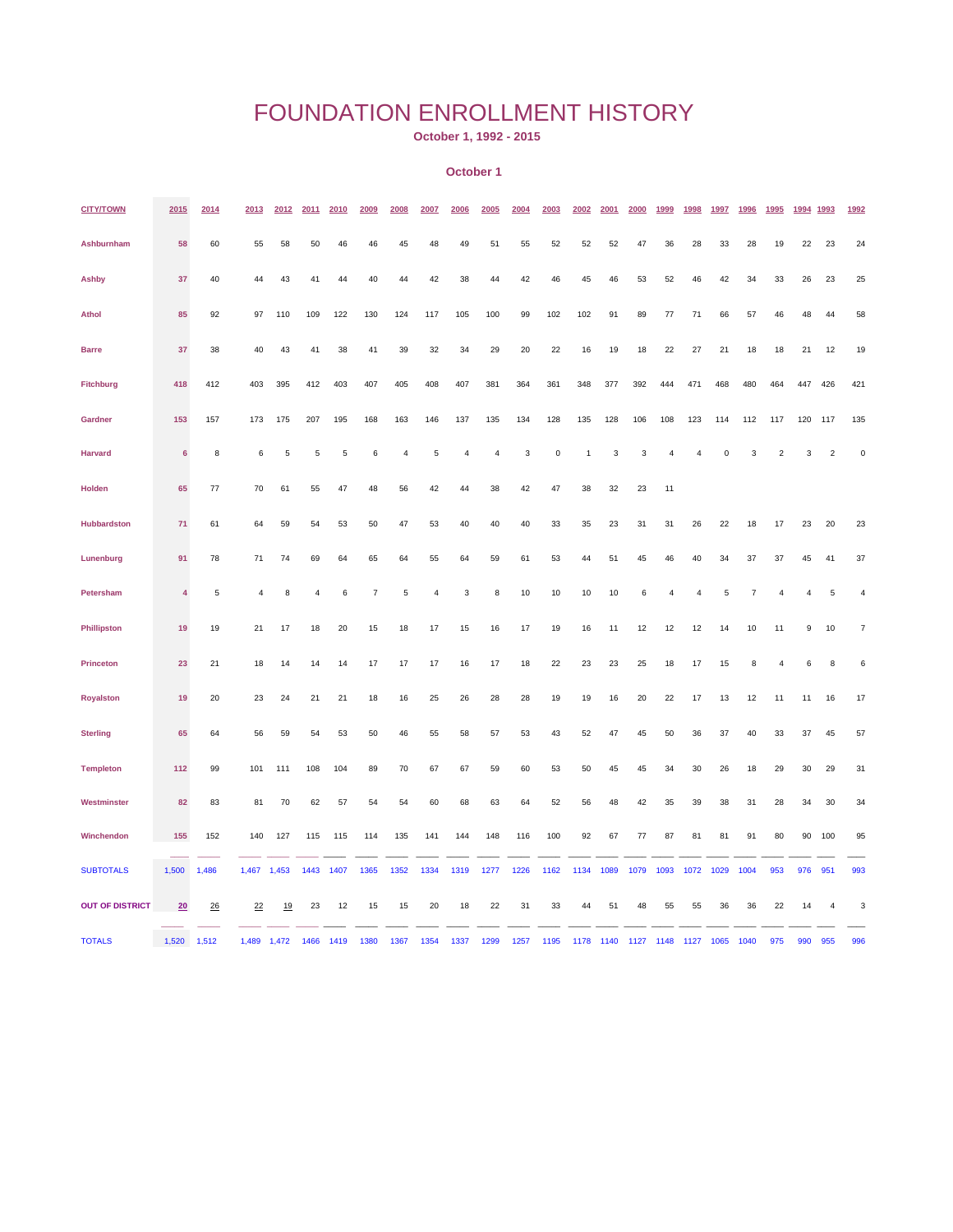## BUDGET AND ENROLLMENT HISTORY

#### **1996 - 2017**

|               |               |                  |                  |                      |                 |                   | <b>FOUNDATION</b> |                 |  |  |  |  |
|---------------|---------------|------------------|------------------|----------------------|-----------------|-------------------|-------------------|-----------------|--|--|--|--|
|               |               |                  |                  | <b>STUDENT COUNT</b> |                 | <b>ENROLLMENT</b> |                   |                 |  |  |  |  |
| <b>FISCAL</b> |               | \$INCREASE       | % INCREASE       | (Foundation Enroll + | <b>DISTRICT</b> |                   | <b>INCREASE/</b>  | % INCREASE/     |  |  |  |  |
| <b>YEAR</b>   | <b>BUDGET</b> | <b>YEAR-YEAR</b> | <b>YEAR-YEAR</b> | School Choice In)    | ${\bf I\!N}$    | $OUT*$            | <b>DECREASE</b>   | <b>DECREASE</b> |  |  |  |  |
| 2017          | 26,374,468    | 145,102          | 0.55%            | 1,520                | 1,500           | 20                | $\underline{14}$  | 0.93%           |  |  |  |  |
| 2016          | 26,229,366    | 588,533          | 2.30%            | 1,512                | 1,486           | 26                | 19                | 1.28%           |  |  |  |  |
| 2015          | 25,640,833    | 855,553          | 3.45%            | 1,489                | 1,467           | 22                | 14                | 0.95%           |  |  |  |  |
| 2014          | 24,785,280    | 452,071          | 1.86%            | 1,472                | 1,453           | 19                | 10                | 0.68%           |  |  |  |  |
| 2013          | 24,333,209    | 1,588,430        | 6.98%            | 1,466                | 1,443           | 23                | 36                | 2.54%           |  |  |  |  |
| 2012          | 22,744,779    | 519,455          | 2.34%            | 1,419                | 1,407           | 12                | 42                | 3.04%           |  |  |  |  |
| 2011          | 22,225,324    | 121,043          | 0.55%            | 1,380                | 1,365           | 15                | 13                | 0.95%           |  |  |  |  |
| 2010          | 22,104,281    | (284, 389)       | $-1.27\%$        | 1,367                | 1,352           | 15                | $18\,$            | 1.33%           |  |  |  |  |
| 2009          | 22,388,670    | 1,200,991        | 5.67%            | 1,354                | 1,334           | $20\,$            | 15                | 1.12%           |  |  |  |  |
| 2008          | 21,187,679    | 1,698,956        | 8.72%            | 1,337                | 1,319           | 18                | 42                | $3.23\%$        |  |  |  |  |
| 2007          | 19,488,723    | 2,114,252        | 12.17%           | 1,299                | 1,277           | 22                | 51                | 4.06%           |  |  |  |  |
| 2006          | 17,374,471    | 1,274,681        | 7.92%            | 1,257                | 1,226           | 31                | 64                | 5.36%           |  |  |  |  |
| 2005          | 16,099,790    | 951,490          | 6.28%            | 1,195                | 1,162           | 33                | 28                | 2.38%           |  |  |  |  |
| 2004          | 15,148,300    | 13               | $0.00\%$         | 1,178                | 1,134           | 44                | 45                | 3.95%           |  |  |  |  |
| 2003          | 15,148,287    | 376,733          | 2.55%            | 1,140                | 1,089           | 51                | 10                | 0.89%           |  |  |  |  |
| $2002\,$      | 14,771,554    | 677,505          | $4.81\%$         | 1,127                | 1,079           | 48                | (14)              | $-1.22\%$       |  |  |  |  |
| 2001          | 14,094,049    | 1,499,807        | $11.91\%$        | 1,148                | 1,093           | 55                | $21\,$            | $1.86\%$        |  |  |  |  |
| $2000\,$      | 12,594,242    | 1,679,595        | 15.39%           | 1,127                | 1,072           | 55                | $43\,$            | 4.04%           |  |  |  |  |
| 1999          | 10,914,647    | 572,646          | 5.54%            | 1,065                | 1,029           | $36\,$            | $25\,$            | $2.40\%$        |  |  |  |  |
| 1998          | 10,342,001    | 471,467          | 4.78%            | 1,040                | 1,004           | $36\,$            | $51\,$            | $5.23\%$        |  |  |  |  |
| 1997          | 9,870,534     | 446,318          | 4.74%            | 975                  | 953             | $22\,$            | (23)              | $-2.32\%$       |  |  |  |  |
| 1996          | 9,424,216     | 374,627          | 4.14%            | 990                  | 976             | $14\,$            | $25\,$            | $2.62\%$        |  |  |  |  |

\* OUT ~ School Choice and Out of District Students